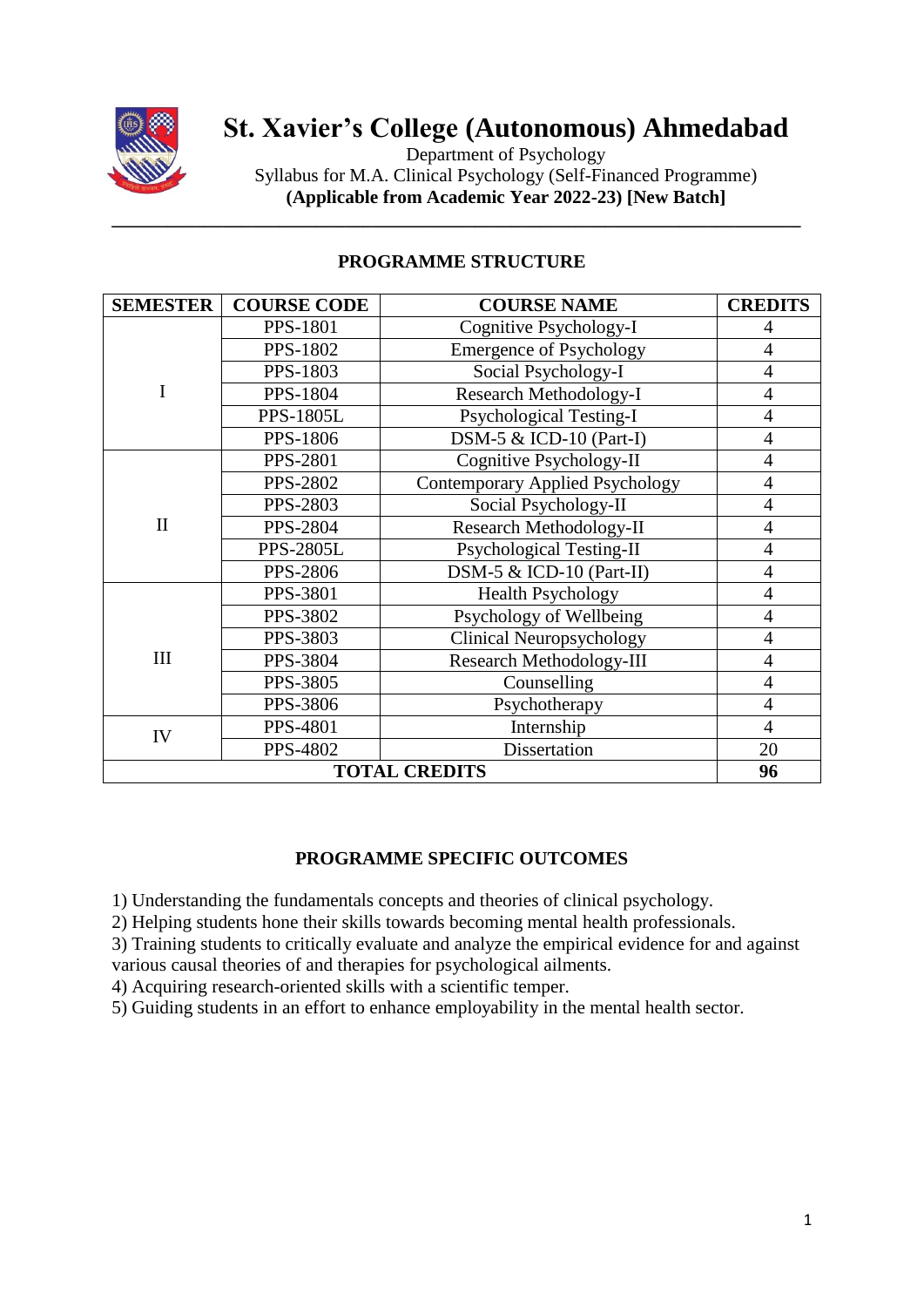# **SEMESTER-I**

# Course Name: **Cognitive Psychology-1** Course code: PPS-1801 No. of credits: 04 Learning hours**: 60 hours**

#### **Course Outcomes**

At the end of the course, students are expected to:

1) Identify the basic ideological demarcations between Cognitivism and Behaviourism.

2) Apply in real life the basic theories of perception and attention.

3) Design rudimentary schedules of reinforcement.

4) Evaluate Behaviourism to explain the etiologies of specific disorders.

5) Describe Behavioural therapies for specified mental disorders.

### **COURSE CURRICULUM**

### **Unit-1: Introduction to Cognitive Psychology**

1. The Cognitive Revolution, a Brief History: the limitations of Behaviourism and the need for Cognitivism; the Information Processing Approach

2. Scope of Cognitive Psychology: Definition, Meaning and Scope

3. Core Concepts in Cognitivism: Mental Representations, Stages of Processing, Serial versus Parallel Processing, Hierarchical Systems

4. Types of Information Processing: Serial versus Parallel Processing

5. Controversies on Consciousness and Emotion as subject-matters of Cognitive Psychology.

### **Unit-2: Perception**

1. Top-Down versus Bottom-Up Processes: Applications in understanding Synesthesia, Hallucinations and Delusions; the use of Virtual Reality Technology in diagnoses and treatment

2. Cognitive Theories of Perception: Feature Detection Theory and Geon Theory

- 3. Object Recognition and Agnosia
- 4. Face Perception and Prosopagnosia

5. Speech Perception, Broca's Aphasia and Wernicke's Aphasia

### **Unit-3: Attention**

1. Focused versus Peripheral Attention

2. Filter Theories: Early Selection, Attenuation & Late Selection; the Cocktail Party Effect and Dichotomous Listening

3. Capacity Theories: Mental Effort, Multiple Resources; Central Bottleneck Theory

4. Understanding ADHD, ADD and related disorders through the Theories of Attention

5. Subliminal Perception: Hoax or Reality? The 'Eat Popcorn and Drink Coca-Cola'

Experiment; possible applications in Consumer Behaviour

### **Unit-4: Learning**

1. Behavioural Learning Theories: Pavlov's Classical Conditioning; Watson and Little Albert; Skinner's Operant Conditioning; Reward, Reinforcement and Punishment; Continuous Reinforcement and Extinction.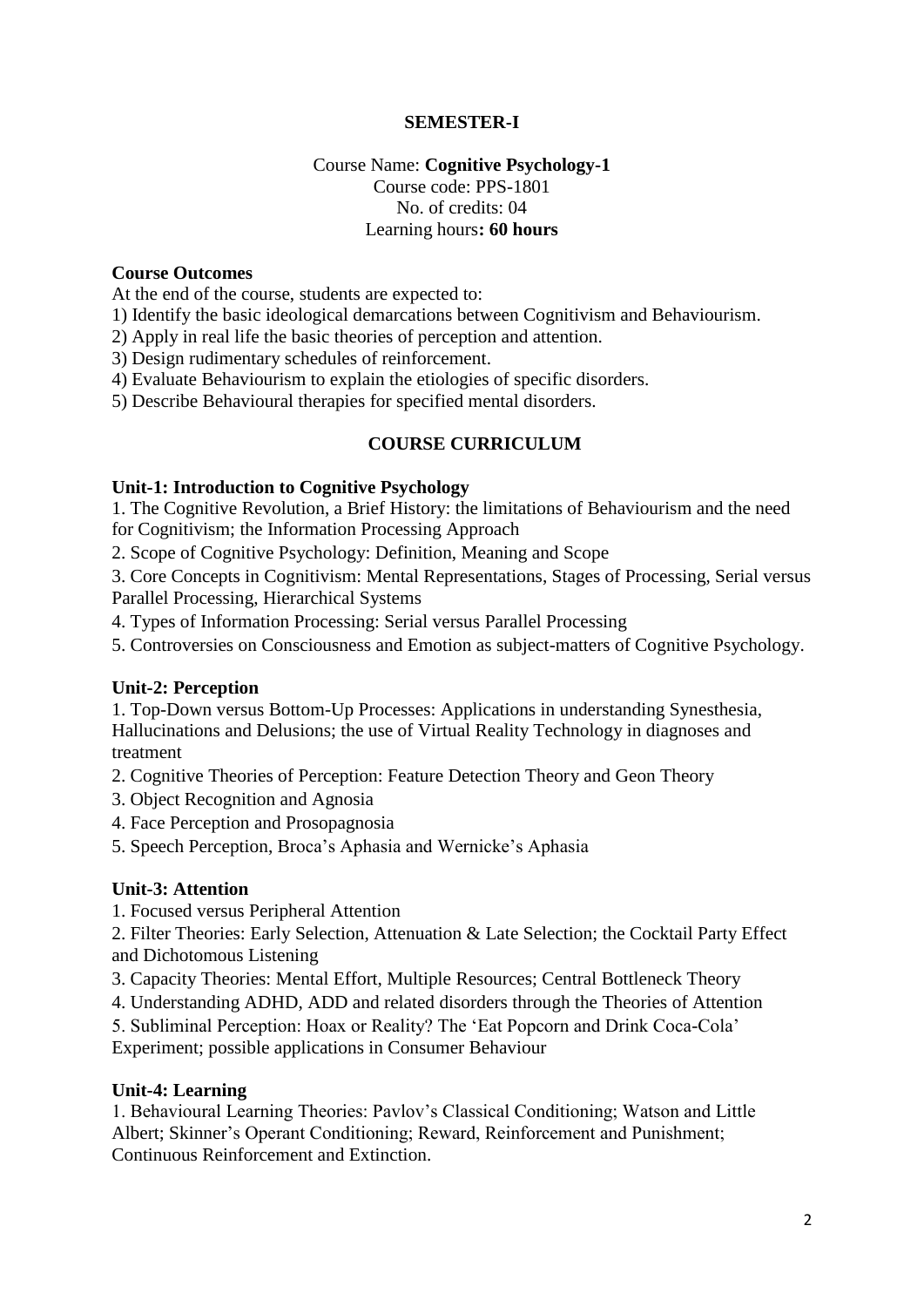2. Partial Schedules of Reinforcement: Fixed versus Variable Schedules, Interval versus Ratio Schedules, Time Schedules; Applications in Token-Economy Therapy for Autism Spectrum, Schizophrenia and child development.

3. Bandura's Social Learning Theory: Applications in Milieu Therapy for Autism Spectrum, Agoraphobia and related disorders

4. The use of Virtual Reality Technology in diagnoses and treatment of disorders.

5. Cognitive Learning Theories: Bruner's Discovery Learning; Ausubel's Meaningful Verbal Learning

# **Recommended Reading:**

1) Kellogg, Fundamentals of Cognitive Psychology, 2nd Edition, Sage Publications, 2012. 2) Morgan, King, Weisz and Schopler Introduction to Psychology, 7th Edition, Tata-McGraw Hill Publications, Reprint 2012.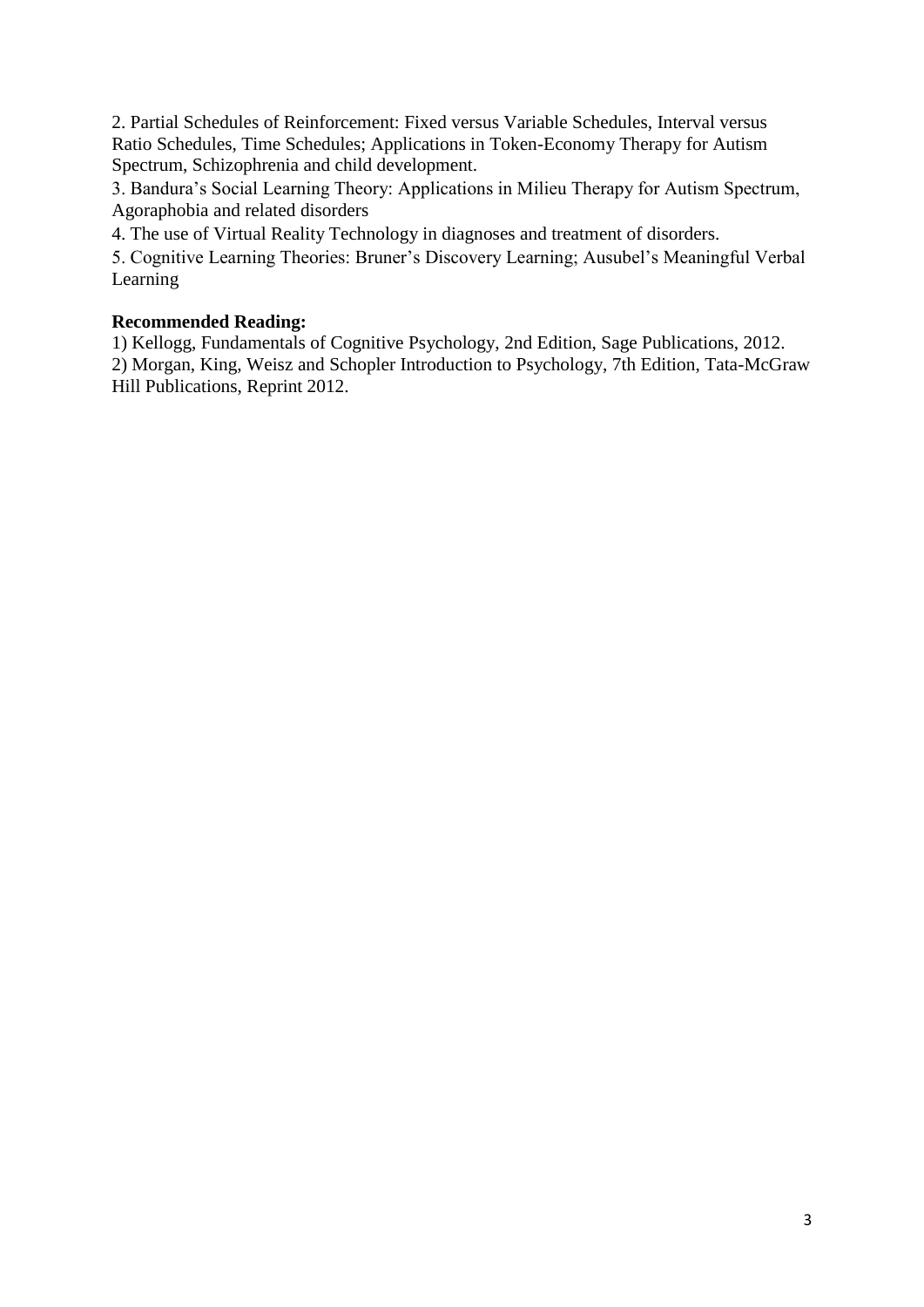# Course Name: **Emergence of Psychology** Course Code: PPS-1802 No. of Credits: 04 Learning Hours: **60 hours**

### **Course Outcomes**

At the end of the course, students are expected to:

1) Comprehend the philosophical frameworks behind each major school of psychology.

2) Compare and contrast Eastern versus Western antecedents of modern psychology.

3) Distinguish the nuances and differences within each school of psychology.

4) Be familiar with the works of pioneering psychologists of each major school.

5) Debate and argue for and against the applicability of each theoretical framework within the larger context of mental health, including but not limited to vastly differing etiologies, symptomatology and treatments.

# **COURSE CURRICULUM**

# **Unit-1: Pre-scientific Psychology – East versus West**

1. The Bhagwat Gita, Integral Yoga, Buddhism and Sufism

2. Academic Psychology in India: Pre- and Post-Independence Eras; Emergence of Indian Psychology in Academia

3. Titchener's Structural Psychology; Functionalism as a System

4. Criticisms of and Distinction between Structuralism and Functionalism

# **Unit-2: Behaviourism and Later Behaviourism**

- 1. Watsonian Behaviourism as a system
- 2. Criticisms of Watsonian Behaviourism
- 3. Later Behaviourism: Edwin R. Guthrie, Clark L. Hull, B.F. Skinner, E.C. Tolman

4. Distinction between Early and Later Behaviourism

# **Unit-3: Psychoanalysis and the Neo-Freudians**

1. Contribution of Freudian Psychoanalysis

2. Contributions of Alfred Adler & Carl Jung

3. Contributions of Neo-Freudians Anna Freud, Karen Horney, Harry Sullivan & Erik Erikson

4. Distinction between the Freudians and the Neo-Freudians

# **Unit-4: Humanistic Psychology**

- 1. Basic Tenets and Criticisms of Humanistic Psychology
- 2. Antecedent Forces to Humanistic Psychology
- 3. Roger's Person-Centred Theory
- 4. Maslow's Self-Actualization Theory

# **Recommended Readings:**

(1) Singh, Arun Kumar & Singh, Ashish Kumar (2009). History and Systems of Psychology. Motilal Banarsidas Publishers, New Delhi.

(2) Marx M.H. (1963). Theories in Contemporary Psychology. Macmillan, New York.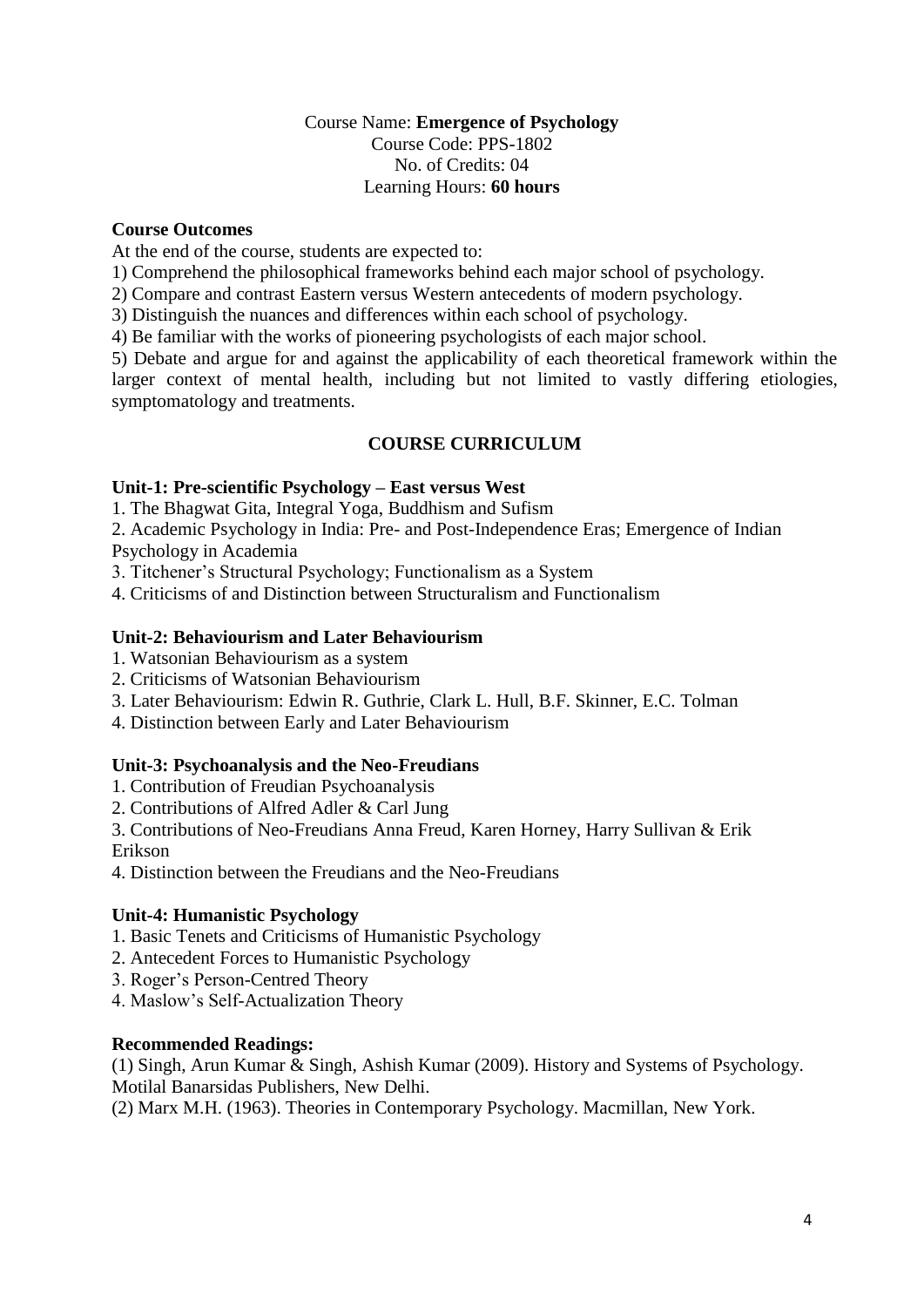# Course Name: **Social Psychology-1** Course code: PPS-1803 No. of credits: 04 Learning hours**: 60 hours**

### **Course Outcomes**

At the end of the course, students are expected to:

1) Clarify the application of social psychology.

2) Describe the aspects of social perception and cognition.

3) Examine factors of attitudes and prejudices.

4) Distinguish different roles in groups.

5) Analyze impression management.

# **COURSE CURRICULUM**

# **Unit- 1: Introduction of Social Psychology**

1. Introduction and the Working Definitions of Social Psychology

2. Meaning of Social Psychology: Understanding Social Behaviour; Causes of Social

Behaviour: The Actions and Characteristics of Other Persons, Cognitive Processes,

Environmental Variables, Cultural Context & Biological Factors.

3. Nature and Scope of Social Psychology

4. Social Psychology in the New Millennium: Influences of Cognitive Perspective; Growing Emphasis on Application; Adoption of a Multicultural Perspective; Attention to the Potential Role of Biological factors and Evolutionary Perspective

5. Application of Social Psychology: Legal System; Health-related Behaviour; World of Work: Job-satisfaction, Helping others, Leadership Behaviour

# **Unit- 2: Social Perception and Social Cognition**

1. Introduction, Definitions and Meaning

2. Impression Formation; Asch's Research on Central and Peripheral Traits; A Cognitive Perspective; Other Aspects

3. Impression Management; the Art of Looking Good; the Accuracy of Social Perspective

4. Impact of Schemas on Social Cognition and Nature of Schema; Heuristics of

Representativeness and Availability

5. Sources of Errors in Social Cognition

# **Unit-3: Attitudes and Prejudices**

1. Introduction, Definitions and Meaning of Attitude

2. Nature & Dimensions of Attitudes: Direction; Intensity; Centrality; Salience; Consistency

3. Theories of Attitude Formation and Social Learning: Classical Conditioning; Instrumental Conditioning; Modeling Conditioning; Balance Conditioning; Attitude Change

4. Prejudices: Definition and Meaning of Prejudice; Origins of Prejudice: Direct Intergroup Conflict; Social Categorization; Stereotypes; Other Cognitive Mechanisms

5. Techniques for Countering the Effects of Prejudice: Breaking the Cycle; Direct Intergroup Contact; Cognitive Intervention; Social Influence; Coping with Prejudice; Gender; Minority Groups; Challenged Groups; Racial Discrimination

# **Unit-4: Group Cohesion and Conformity**

1. Introduction: What is a Group?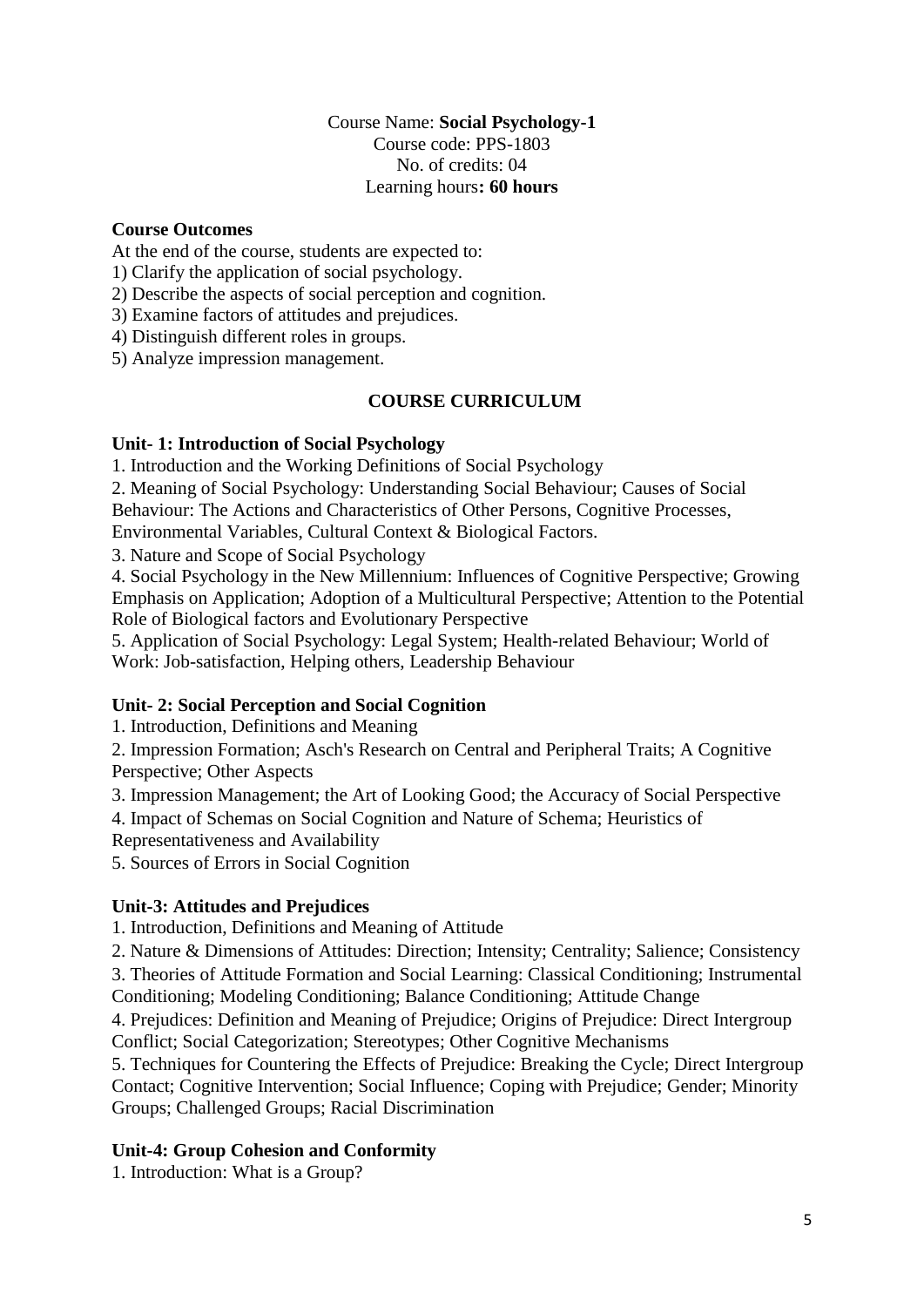2. Group Cohesion: Nature of Group Cohesion, Consequences of group cohesion; Group Structure and Goals: Group Goals and Individual goals

3. Roles In Groups: Roles in group communication, task specialists and social-emotional specialists

4. Conformity to group norms: group norms, function of norms, types of norms; The Asch Conformity Paradigm

5. Increasing Conformity: Size of Majority, Unanimity, Attraction to the group, Commitment to future interaction & Competence.

# **Recommended Reading:**

1. Baron, Robert A. and Donn Byrne, 'Social Psychology' Tenth edition, Pearson Education, 2005

2. Das, Dr. G. 'Social Psychology', Forward Publishing Company Delhi, 2003

3. Michener H.A, Delamater J D, Myers D J, 'Social Psychology', fifth edition, Thomson Learning Academic Resource Center, 2004.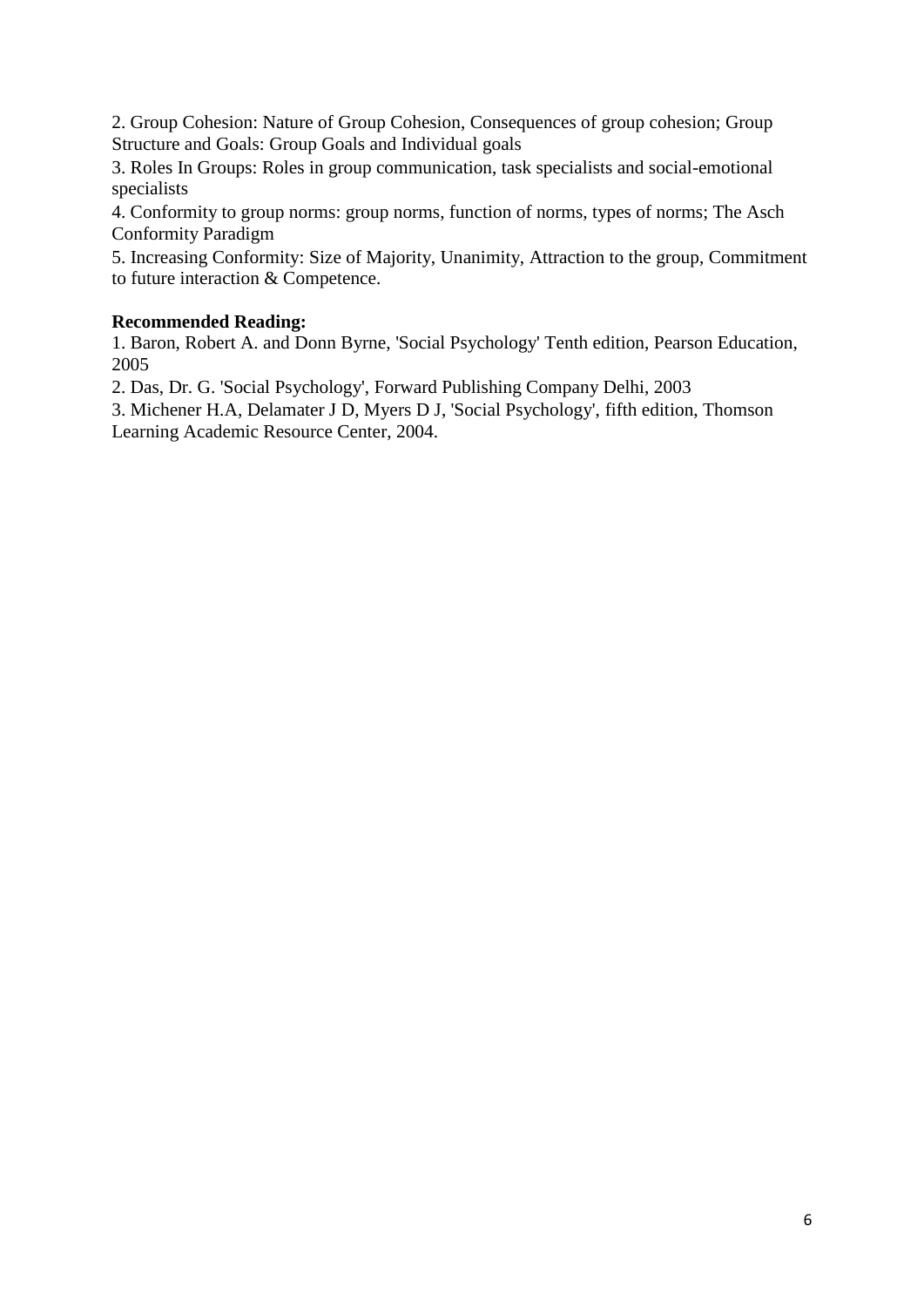### Course Name: **Research Methodology –I** Course code: PPS-1804 No. of credits: 04 Learning hours**: 60 hours**

# **Course Outcomes**

At the end of the course, students are expected to:

1) Describe the fundamental types and goals of research.

- 2) Demonstrate in real life the basic research designs of behavioural science.
- 3) Evaluate and design rudimentary observation schedules.
- 4) Design and practically carry out surveys.
- 5) Illustrate research reports of various kinds in scientific jargon.

# **COURSE CURRICULUM**

### **Unit-1: Introduction to Research**

1. Introduction: Meaning and objective, Types of research: Descriptive v/s Analytical, Applied v/s Fundamental, Quantitative v/s Qualitative, Conceptual v/s Empirical, Other Types

- 2. The goals of research: Description, Prediction, Understanding, Creative Change
- 3. Significance of research
- 4. Research methods vs. methodology
- 5. Criteria for good research

# **Unit-2: Research Design**

- 1. Meaning of the term 'research design'
- 2. Features of a good research design

3. Important concepts related to research designs: Dependent and Independent Variables, Extraneous Variables, Control, Confounded Relationship, Research Hypothesis, Experimental and Non-Experimental Hypothesis-Testing Research, Experimental and

Control Groups, Treatments, Experiment, Experimental Units

4. Different research design: Research Design in the case of Exploratory Research Study,

Descriptive and Diagnostic Research Study, Hypothesis Testing Research Studies

5. Choosing a research design: Observational and Correlational Research Designs,

Experimental Designs, Quasi-Experimental Designs, Single-Case Designs

# **Unit-3: Observations and Surveys**

1. The basic idea of observation

2. Recorded behavior: Comprehensive Records of Behaviour, Records of Selected Behaviors, Measurement Scales

3. Analyzing observation data: Quantitative Data Analysis, Qualitative Data Analysis

4. Introduction to the Survey method and Survey research designs

5. Analyzing survey data: Correlation Coefficients and Scatter plots, Margin of Error

# **Unit-4: Implementation of Research**

- 1. Research problems and Research Designs
- 2. Observation Reports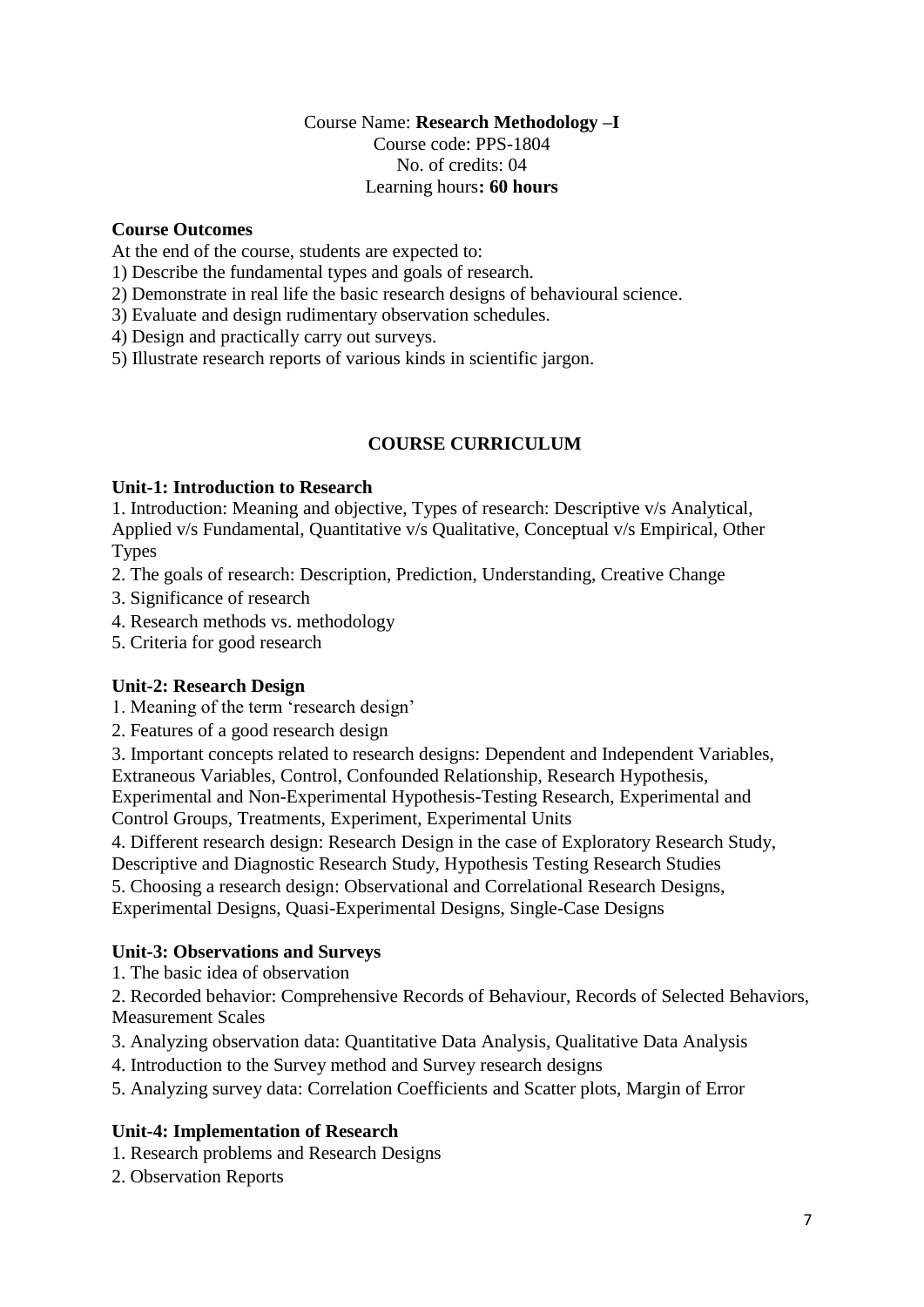- 3. Developing Questionnaires for Surveys
- 4. Analyzing Survey Data
- 5. Writing a Research Report

### **Recommended Reading:**

1. Kothari C R & Garg G., 'Research Methodology, Methods and Techniques', third edition, New Age International Publication Limited, New Delhi, 2014

2. Zechmeister JS,Zechmeister EB & Shaughnessy J J, 'Essentials of Research Methods in Psychology', Mc Graw Hill, 2001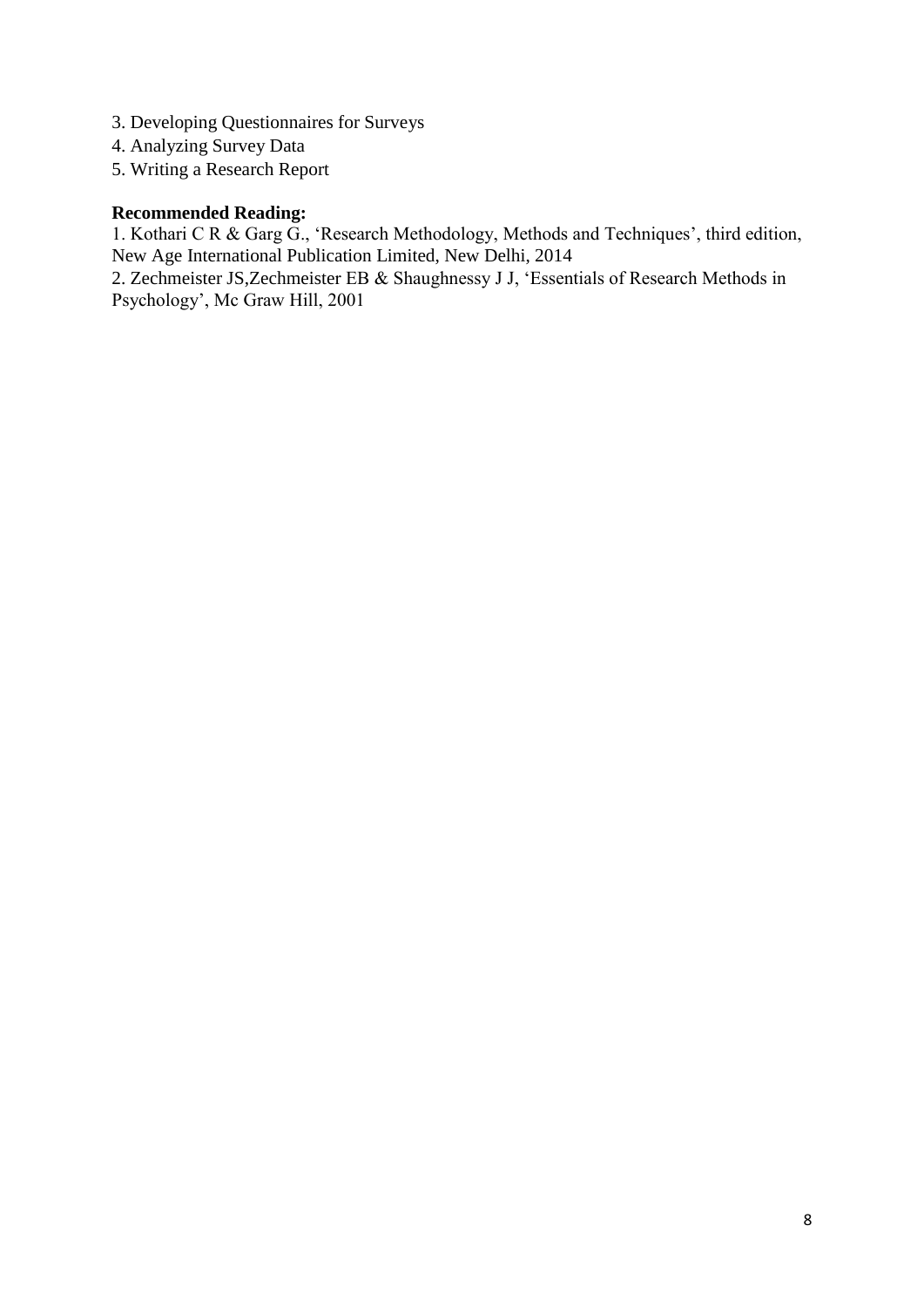# Course Name: **Psychological Testing –I (Practical)** Course code: PPS-1805L No. of credits: 04 Learning hours**: 60 hours**

# **Course Outcomes**

At the end of the course, students are expected to:

- 1) Describe the fundamental types and goals of psychometric testing.
- 2) Apply various psychometric tests on live human subjects/participants.
- 3) Criticize the reliability and validity of psychometric tests at a rudimentary level.
- 4) Outline specific psychometric tests to conduct research projects.

5) Inspect the standardized norms of psychometric tests to interpret scores.

# **COURSE CURRICULUM**

- 1. Person Perception Test
- 2. Cognitive Style Inventory
- 3. Stress Measurement
- 4. Attitude Scale
- 5. Measurement of Prejudice
- 6. Social Adjustment Test
- 7. General Health Questionnaire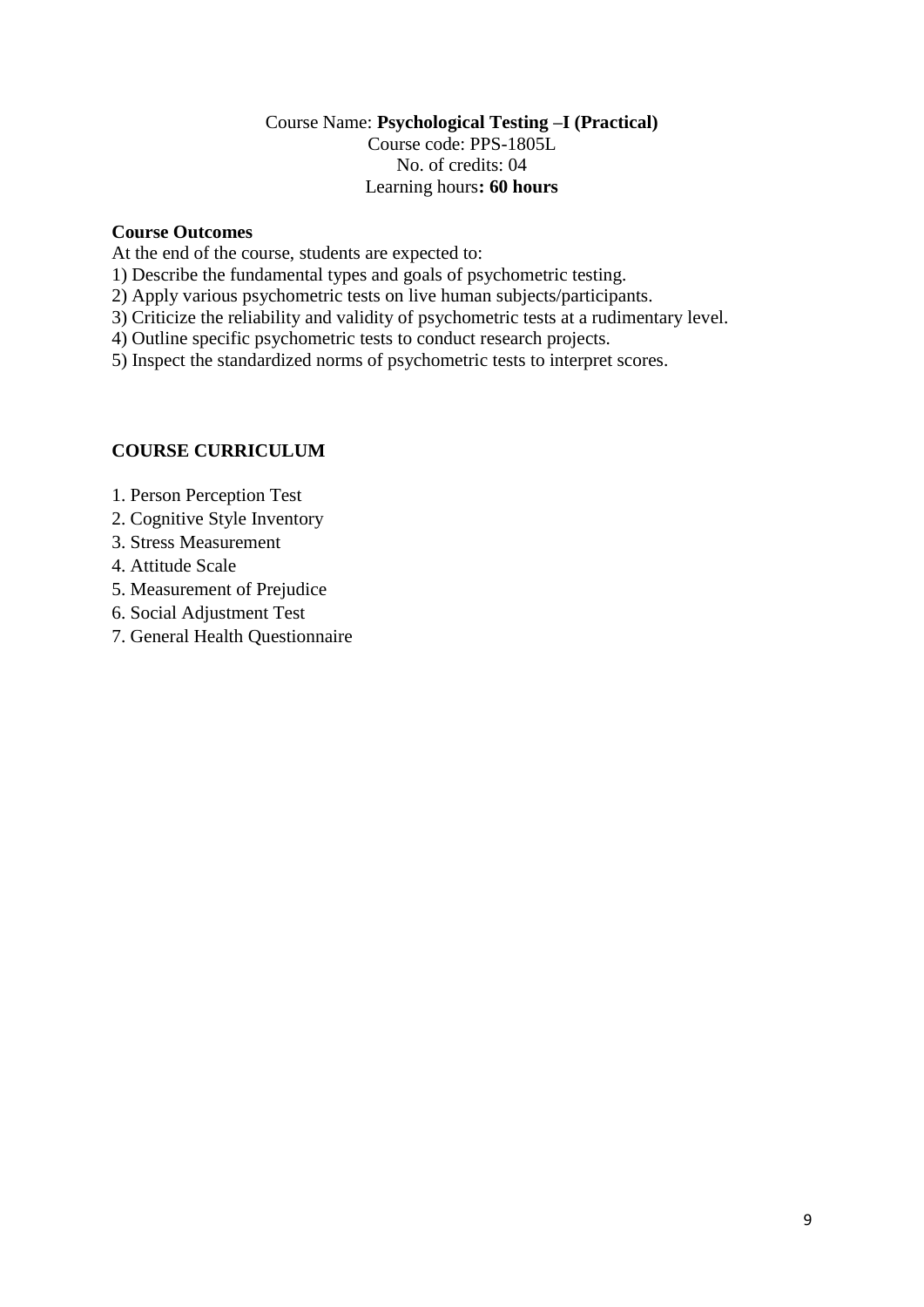# Course Name: **DSM-5 & ICD-10 (Part-I)** Course Code: PPS-1806 No. of Credits: 04 Learning Hours: **60 hours**

# **Course Outcomes**

At the end of the course, students are expected to:

1) Comprehend, distinguish and critically evaluate the nuances of the DSM and ICD diagnostic frameworks.

2) Apply the diagnostic criteria of said frameworks in case evaluation.

3) Evaluate the diagnostic as well as statistical aspects of symptomatology of various disorders.

4) Incorporate the role of comorbidities in the larger mental health evaluation of a subject.

5) Connect the etiology to the symptomatology of specific classes of psychiatric ailments.

# **COURSE CURRICULUM**

### **Unit-1: Classification and Models of Psychopathology**

1. Introduction

2. Psychopathology and systems of classification.

- 3. Basic features of DSM-5 & ICD-10: Similarities, differences and critical evaluation.
- 4. Major theoretical models of psychopathology.
- 5. Critical evaluation.

### **Unit-2: Disorders of mood, anxiety, somatoform & behavioural syndromes**

- 1. Clinical characteristics and etiology of depression, bipolar affective disorders.
- 2. Clinical characteristics and etiology of phobia, panic, OCD, PSTD, adjustment disorder.
- 3. Clinical characteristics and etiology of dissociative disorder
- 4. Somatoform disorder, other neurotic disorders.
- 5. Clinical characteristics and etiology of eating disorders and sleep disorders.

# **Unit-3: Psychotic spectrum disorders**

- 1. Clinical characteristics and etiology of schizophrenia, delusion, other psychotic disorders.
- 2. Schizophrenia and its spectrum.
- 3. Delusional, brief and shared psychotic disorders.
- 4. Schizo-affective disorders and related manifestations.
- 5. Other psychotic disorders, cultural specific manifestations, organic overlay.

### **Unit-4: Disorders of infancy, childhood and adolescence**

- 1. Introduction
- 2. Clinical characteristics and etiology of specific developmental disorder of scholastic skills.
- 3. Pervasive developmental disorders.
- 4. Behavioural and emotional disorders.
- 5. Disorders of social functioning.

# **Recommended Readings:**

(1) Diagnostic and Statistical Manual of Mental Disorders, 5th edition (DSM-5). American Psychiatric Association.

(2) International Classification of Diseases, 10th edition (ICD-10). World Health Organization.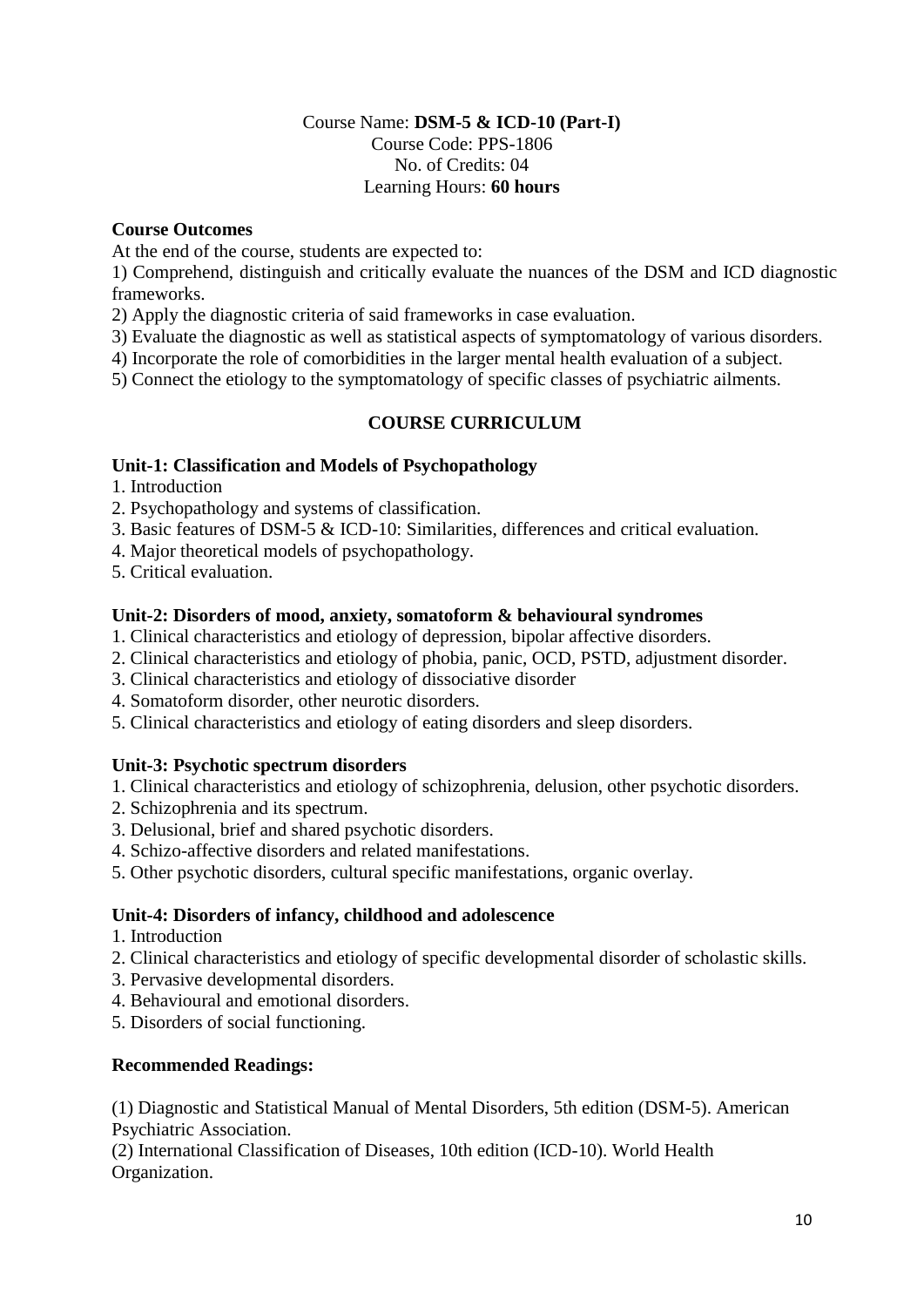# **SEMESTER-II**

# Course Name: **Cognitive Psychology-II** Course Code: PPS-2801 No. of Credits: 04 Learning Hours: **60 hours**

### **Course Outcomes**

At the end of the course, students are expected to:

1) Distinguish the ideological demarcations between reasoning and concept formation.

2) Identify in real life the basic theories of memory and intelligence.

3) Apply and elaborate the rudimentary heuristics of decision making and problem solving.

4) Summarize the theories of memory to explain the etiologies of specific amnesias.

5) Evaluate the basic stages and types of creativity.

### **COURSE CURRICULUM**

### **Unit-1: Memory**

1. Introduction: Encoding, Storage and Retrieval; the Atkinson-Shiffrin Model

2. The Sensory Register: Iconic versus Echoic Memory

3. Types of Long-Term Memory: Declarative v/s Procedural; Episodic v/s Semantic; Prospective

4. Working Memory: Alan Baddeley's Multi-Component Model, Central Executive, Episodic Buffer, Visuo-Spatial Sketchpad (the Visual Cache and the Inner Scribe), and Phonological Loop

5. Types of Amnesia: Psychological versus Biological; Childhood Amnesia, Dream Amnesia, Defensive Amnesia, Transient Global Amnesia, Marijuana and Alcohol related Amnesia, Korsakoff's Syndrome, Stockholm Syndrome, Alzheimer's disease, Dementia and its types; the famous case-study of HM.

### **Unit-2: Concept Formation and Problem Solving**

1. Introduction, Definitions and Types of Concepts: Rule-Governed and Object Concepts 2. Types of Problems: Well-defined and Ill-defined, Productive and Reproductive, Relations among terms.

3. Heuristics of Problem-solving: Working Backwards, the Analogy Heuristic.

4. Creativity and Its Types: Historical and Process Creativity

5. Stages of Creativity: Preparation, Incubation, Illumination and Verification.

#### **Unit-3: Reasoning and Decision Making**

1. Syllogistic Reasoning: Syllogistic Forms, Common Errors and Cognitive Constraints.

2. Conditional Reasoning: Valid and Invalid Conditional Reasoning, Common Errors and Cognitive Constraints

3. Heuristics of Decision Making: the Representativeness Heuristic, the Availability Heuristic, Fast & Frugal Heuristics

4. Emotions and Decision Making: Introduction, the Dual-Process Hypothesis, the Somatic Marker Hypothesis

5. Moral Decision Making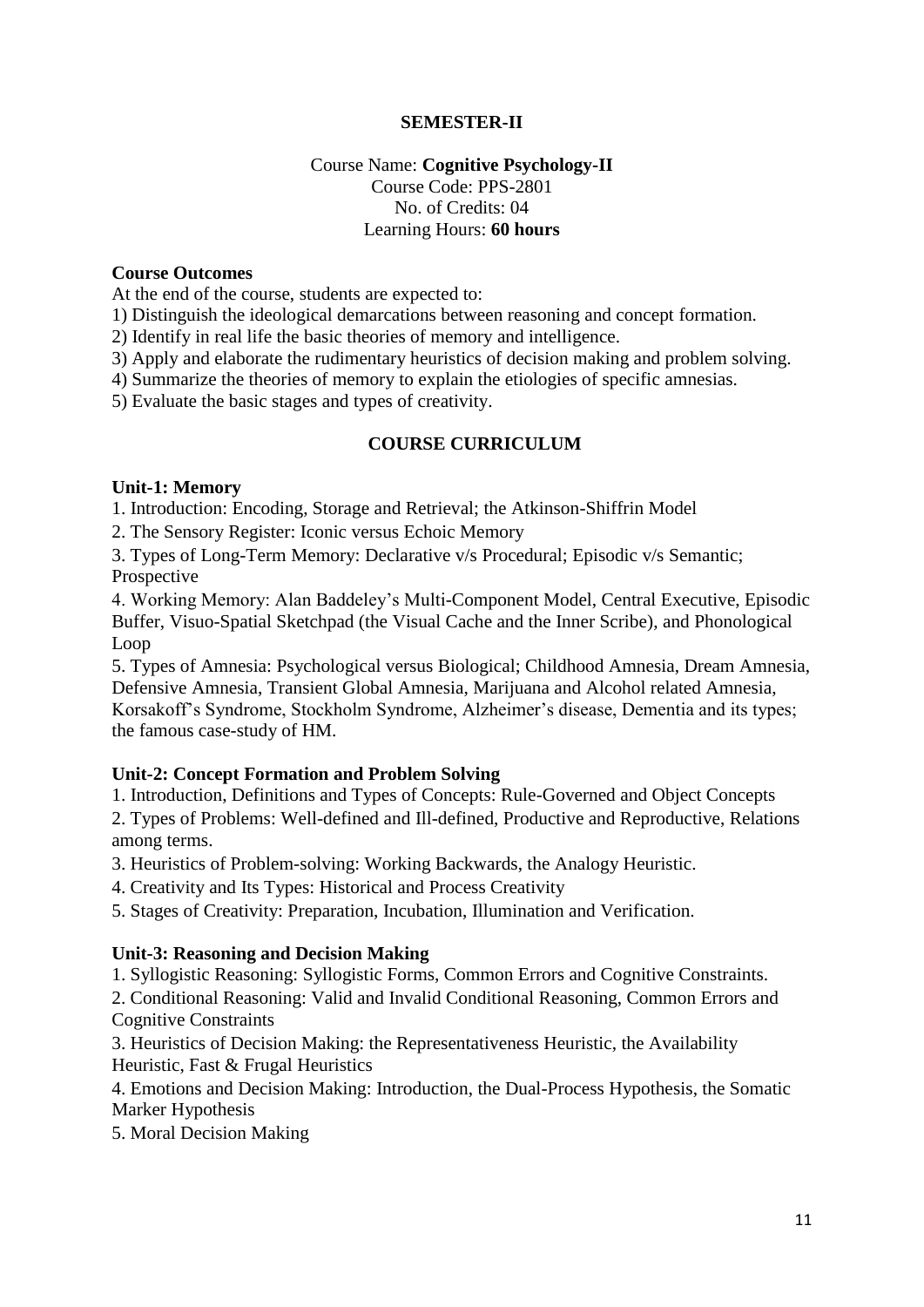# **Unit-4: Intelligence**

1. Introduction to Intelligence

- 2. History of Intelligence testing
- 3. What is Artificial Intelligence?

4. Traditional Theories of Intelligence: Factor Theories versus Process-Oriented Theories, the G-Factor Theory, Multi-Factor Theories, Hierarchical Theories

5. Modern Theories of Intelligence: Information-Processing Theories, Howard Gardner's Theory of Multiple Intelligences, Robert Sternberg's Triarchic Theory of Intelligence, Luria's PASS Theory, Piaget's Theory of Cognitive Development, Bruner's Theory

# **Recommended Reading:**

1. Kellogg, 'Fundamentals of Cognitive Psychology', 2nd Edition, Sage Publications, 2012.

2. Morgan, King, Weisz and Schopler, 'Introduction to Psychology", 7th Edition, Tata-McGraw Hill Publications, Rep2012.

3. Matlin, Cognition, 6th Edition, John Wiley & Sons, Inc., 2005.

4. Robert A Baron, Girishwar Misra, Pearson, 5th edition Psychology Indian subcontinent Edition 2016.

5. Saundra K Ciccarelli, J. Noland White, Pearson Global Edition Psychology 5th edition, Pearson Education Limited 2018.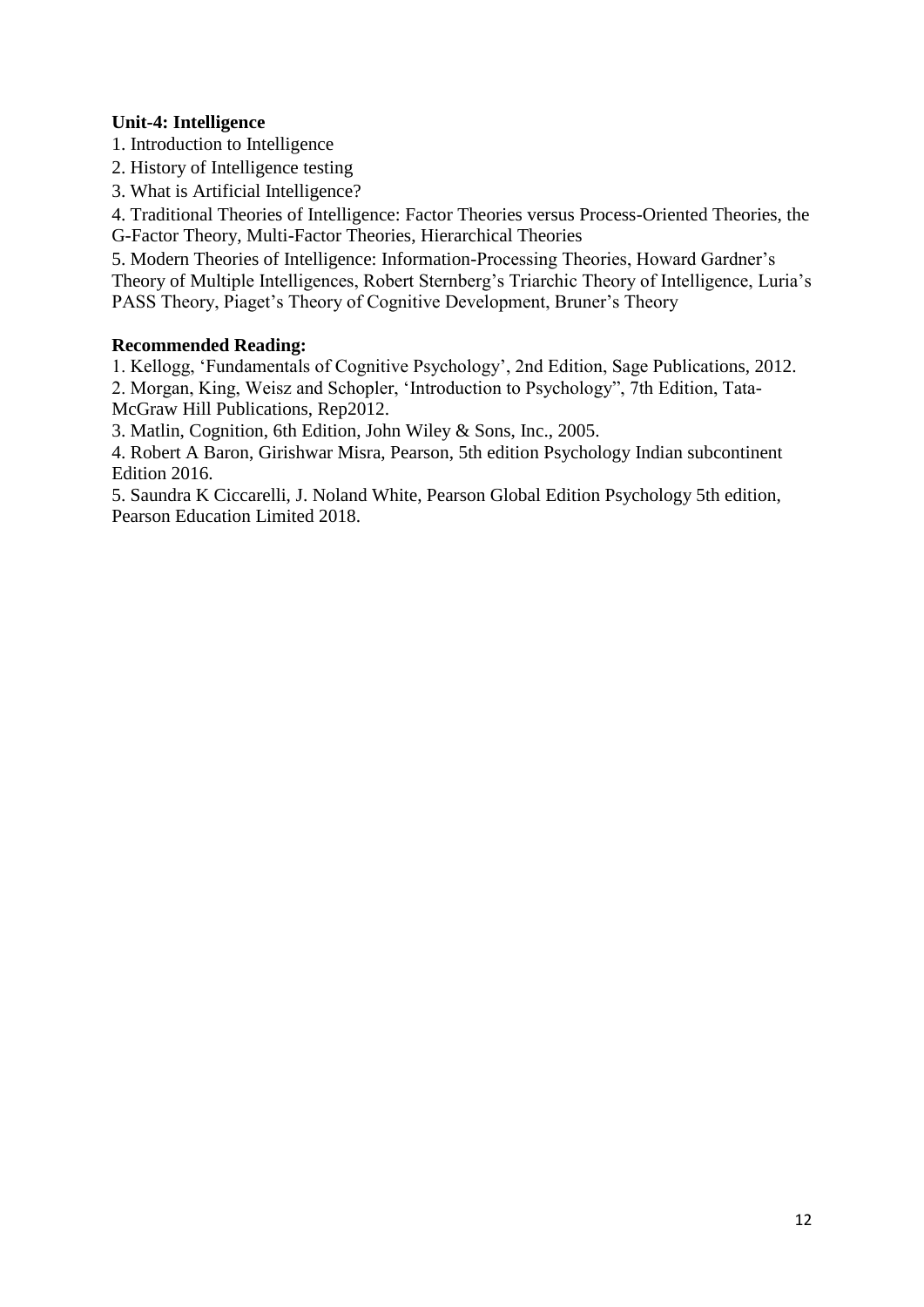### Course Name: **Contemporary Applied Psychology** Course Code: PPS-2802 No. of Credits: 04 Learning Hours: **60 hours**

# **Course Outcomes**

At the end of the course, students are expected to:

1) Be familiar with the nuances, applicability and scope of Sports Psychology in the context of the 21st Century.

2) Be familiar with the nuances, applicability and scope of Industrial/Workplace/Organizational Psychology in the context of the 21<sup>st</sup> Century.

3) Be familiar with the nuances, applicability and scope of Cyber Psychology in the context of the 21<sup>st</sup> Century.

4) Be familiar with the nuances, applicability and scope of Parapsychology in the context of the 2<sup>1st</sup> Century and critically evaluate this fringe subject through the rigorous application empiricism.

# **COURSE CURRICULUM**

# **Unit-1: Sports Psychology**

1. Introduction and Definitions

2. Physical fitness and physical skills: Importance of physical fitness, Types of physical fitness

3. Role of motivation in sports

4. Effectiveness of psychological intervention in sports injury

5. Personality and sports

# **Unit-2: Industrial/Workplace/Organizational Psychology**

1. What is Industrial Psychology: Definitions, Nature & Scope

2. Industrial and Organizational Behaviour in everyday life

3. What I-O Psychology means to employers

4. An overview of the Development of I-O Psychology: Pioneers in personnel selection;

WWI and the testing movement, Hawthorne studies; WWII and engineering psychology

5. Content theories of motivation: Achievement motivation, Hierarchy of needs theory, Twofactor (Motivation-Hygiene) Theory

# **Unit-3: Cyber-psychology**

- 1. Introduction
- 2. Psychology and Technology interface
- 3. Digital Learning and Etiquette
- 4. Cyber-bullying: Consumption, Applications, Parental mediation of digital use
- 5. Cyber-pornography

# **Unit-4: Parapsychology**

1. Introduction to Parapsychology: Definitions of Parapsychology, History of Parapsychology and Types of Psychical Phenomena

2. Methods of Parapsychology: Exploratory Methods in Parapsychology and Methods of Verification

- 3. Discarnate Survival and Reincarnation
- 4. Western Theoretical Attempts to Explain the Paranormal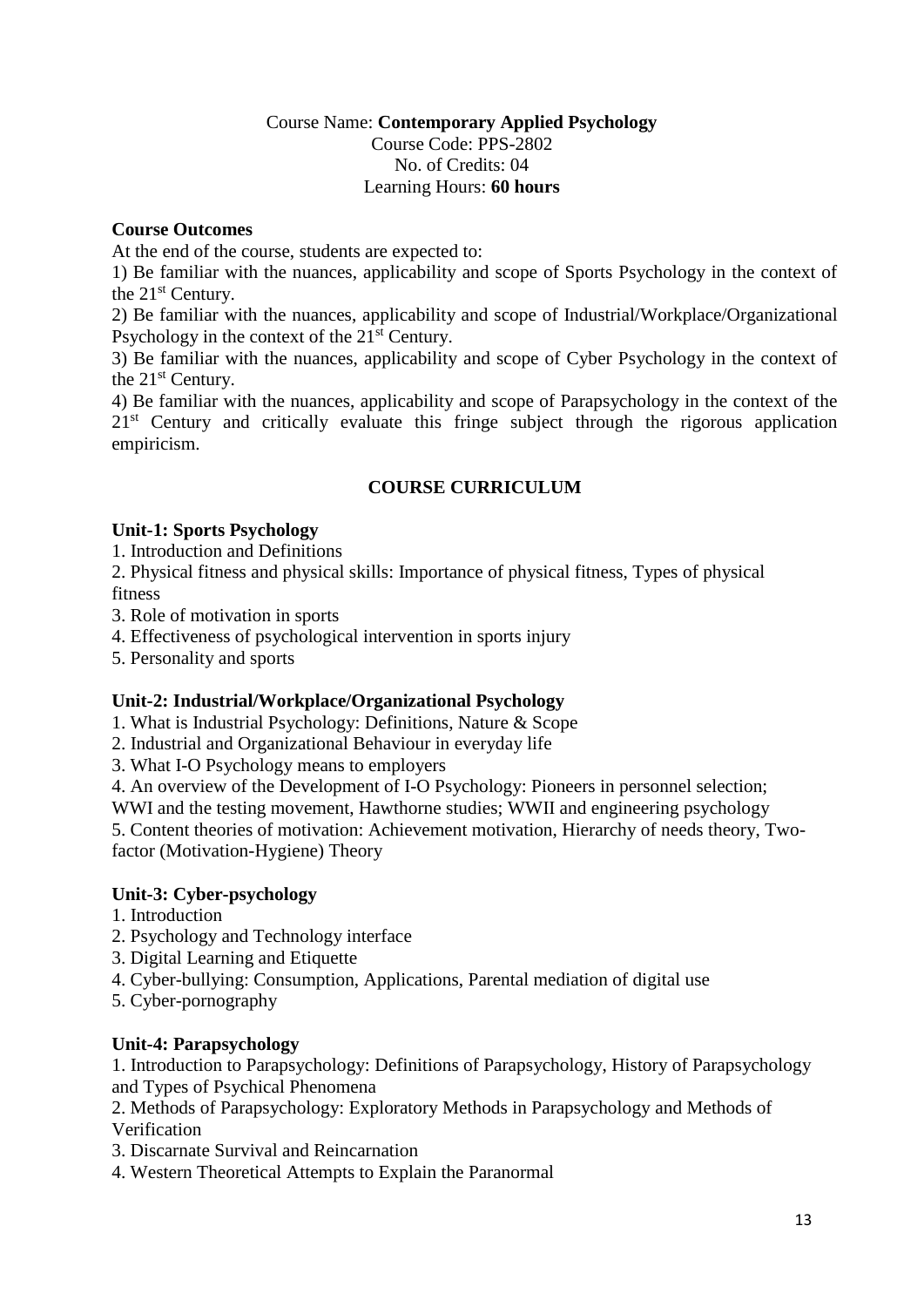5. Indian Explanations of the Paranormal: Indian Theory of Subtle Body and Normal Perception; Indian Theory of Subtle Body and Extrasensory Perception; and Indian Theory of Subtle Body and Discarnate Survival and Reincarnation

### **Recommended Reading**

- (1) Patankar J.S. Fundamentals of Sports Psychology
- (2) Schultz & Schultz. Psychology and Work Today, Special Indian Edition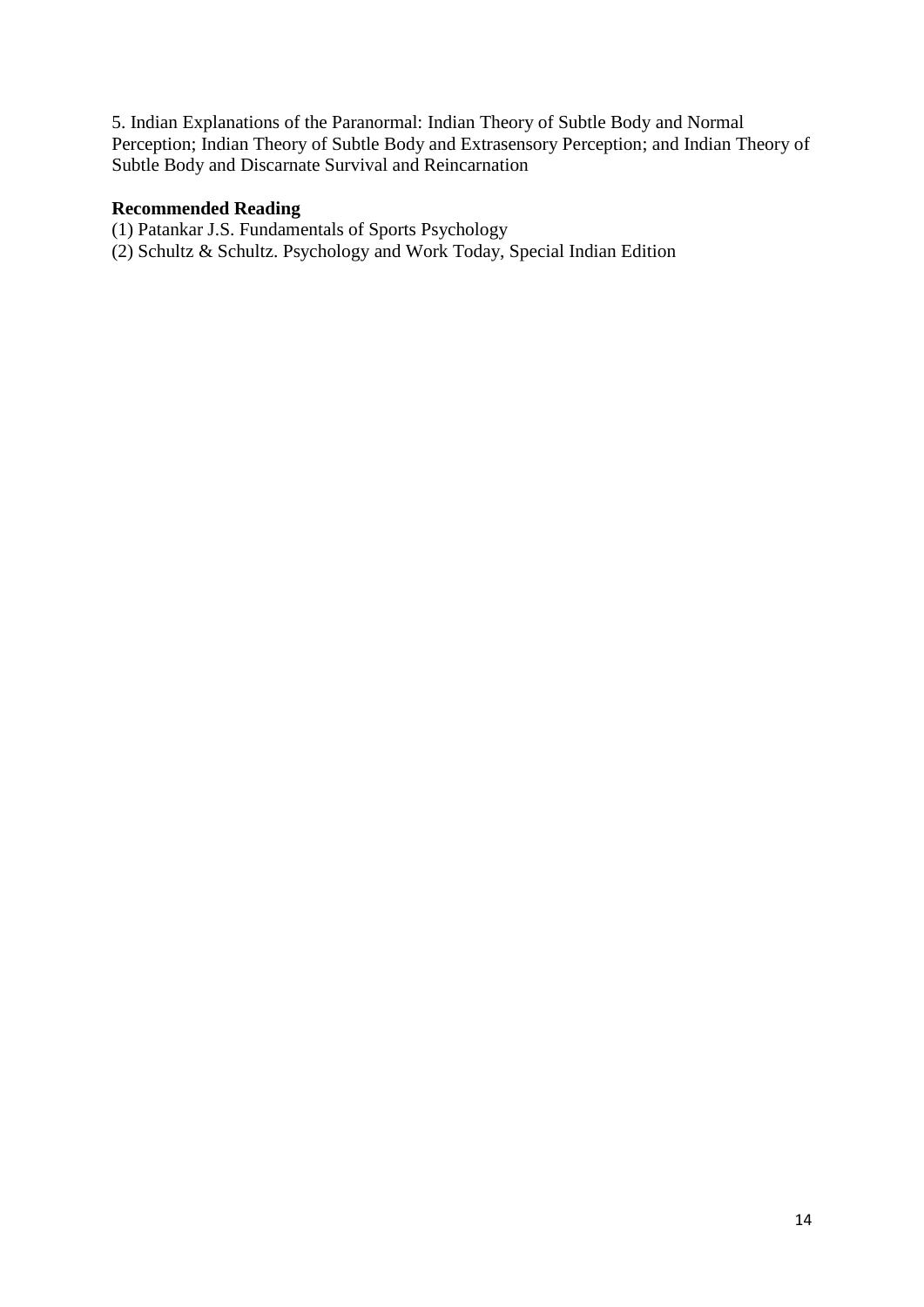### Course Name: **Social Psychology-II** Course code: PPS-2803 No. of credits: 04 Learning hours**: 60 hours**

# **Course Outcomes**

At the end of the course, students are expected to:

1) Describe and interpret socialization and social identity.

- 2) Appreciate and give an outline of pro-social behavior.
- 3) Recognize interpersonal attraction.
- 4) Give examples of determinants of liking.
- 5) Distinguish between various forms of social influence.

# **COURSE CURRICULUM**

### **Unit-1: Socialization and Groups**

- 1. Introduction: Definition and Meaning of Socialization
- 2. Definition and Meaning of Groups
- 3. Functions and Types/Classification of Groups, Agencies of Socialization
- 4. Social Identity: Components and Gender
- 5. Coordination, Co-operation and Conflicts in Groups

### **Unit-2: Social Influence**

- 1. Introduction
- 2. Meaning and Definition

3. Conformity: Meaning, Factors influencing conformity Bases of conformity, Minority Influence

4. Compliance: Principles of compliance, Tactics based on friendship, Tactics based on commitment, Tactics based on scarcity, other tactics

5. Extreme forms of social influence: Obedience to authority, intense indoctrination, the casestudy of Adolf Hitler.

### **Unit-3: Prosocial Behaviour**

- 1. Introduction: Meaning and Definition
- 2. Responding to Emergency
- 3. Five essential steps in helping others
- 4. Model of helping behaviour: Latane and Darley Model, Negative State Relief Model
- 5. Theories of prosocial Behaviour: Reinforcement Theory, Cognitive Developmental Theory

# **Unit-4: Interpersonal Attraction and Relationship**

- 1. Introduction
- 2. Who is available?
- 3. Who is desirable?
- 4. The determinants of liking
- 5. Love and Loving

# **Recommended Reading:**

1. Baron, Robert A. and Donn Byrne, 'Social Psychology' Tenth edition, Pearson Education, 2005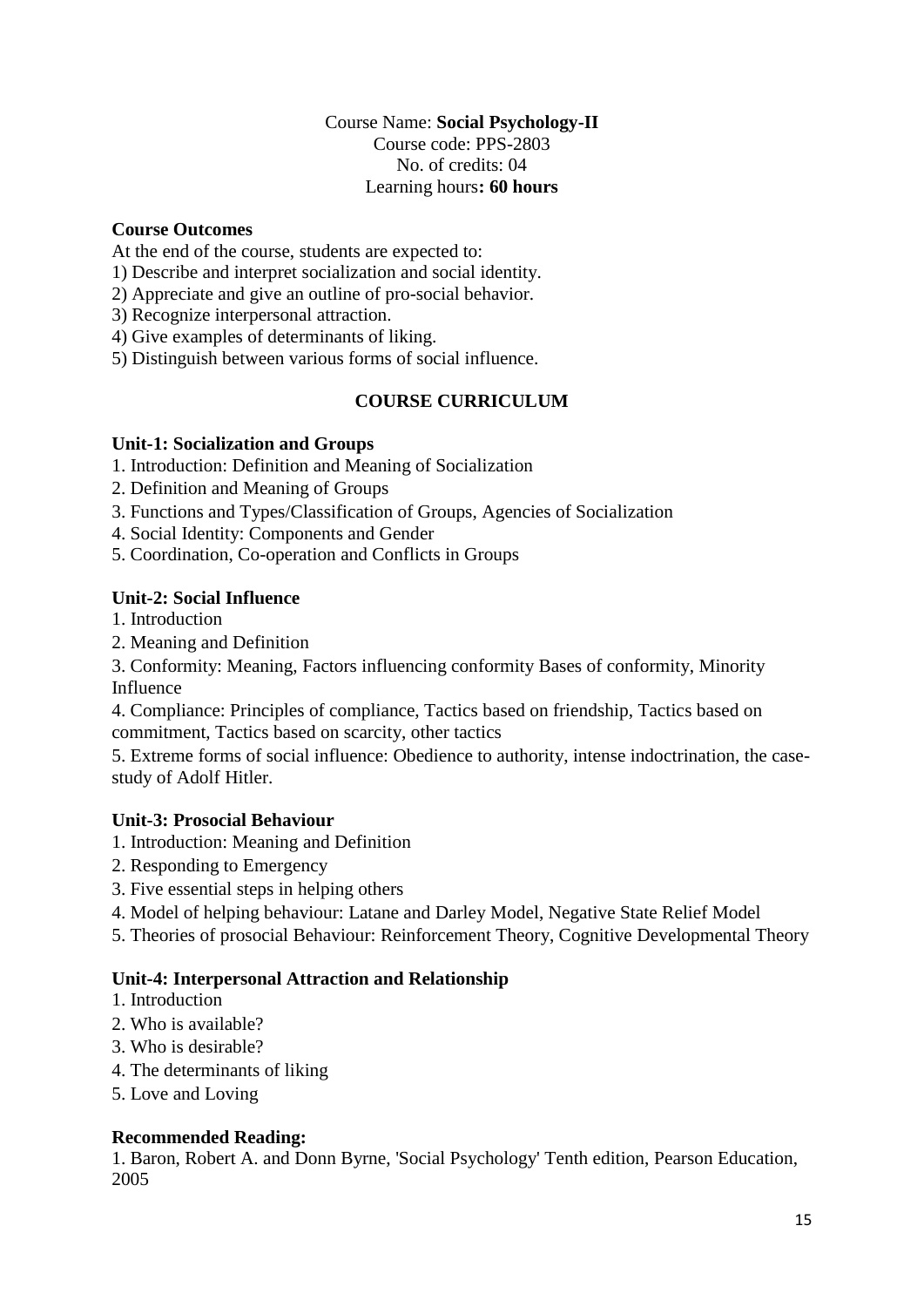2. Das, Dr. G. 'Social Psychology', Forward Publishing Company Delhi, 2003 3. Michener H.A, Delamater J D, Myers D J, 'Social Psychology', fifth edition, Thomson Learning Academic Resource Center, 2004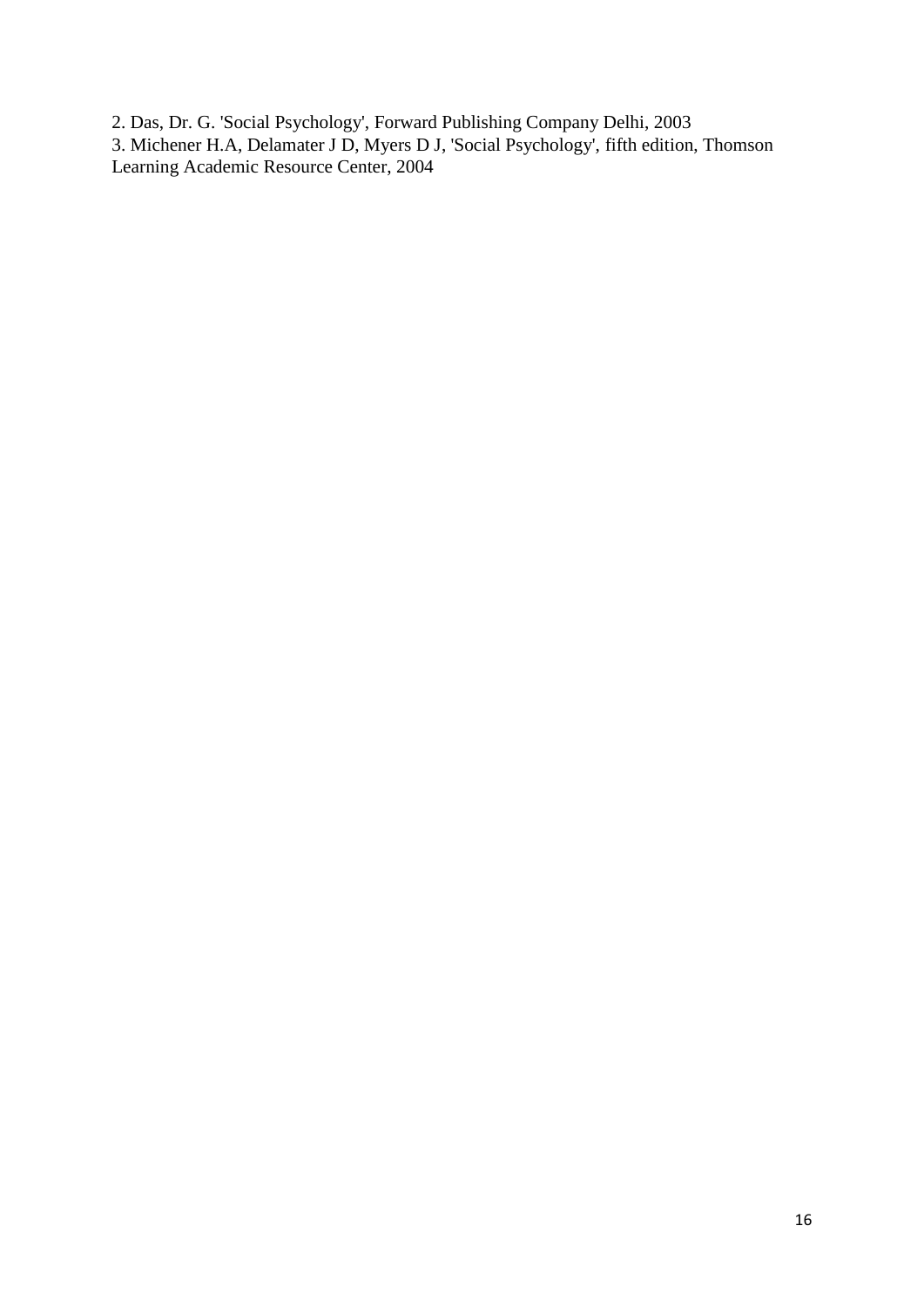# Course Name: **Research Methodology–II** Course code: PPS-2804 No. of credits: 04 Learning hours**: 60 hours**

# **Course Outcomes**

At the end of the course, students are expected to:

- 1) Identify the basic principles and describe the designs of experimental research.
- 2) Distinguish the basic factorial designs.
- 3) Calculate inferential statistics on veridical experimental data.
- 4) Classify the basic types and appraise the methods of qualitative research.
- 5) Analyze qualitative research data with respect to specific methods.

# **COURSE CURRICULUM**

# **Unit-1: Experimental Research Designs**

- 1. Introduction to Experimental research
- 2. Basic principles of experimental research

3. Before-and-After Without Control Design, After-Only With Control Design, Before-and –

After With Control Design

- 4. Completely Randomized Design
- 5. Randomized Block Design

# **Unit-2: Factorial Experimental Designs**

- 1. Introduction to Factorial Designs
- 2. Simple Factorial Designs
- 3. Complex Factorial Designs
- 4. Latin square Designs
- 5. Repeated Measures Design

# **Unit-3: Methods used for Group Comparison**

- 1.  $t test$  (Formula II)
- 2.  $t test$  (Formula III)
- 3. Product Moment Correlation
- 4. Significance testing of correlation coefficients
- 5.  $\gamma^2$  methods

# **Unit-4: Basic Qualitative Research**

- 1. Introduction to Qualitative Research
- 2. The Interview Method: Question preparation and conducting interviews.
- 3. Narrative Analysis: Stories/poems
- 4. Phenomenological Research: Self-experience and introspection
- 5. Case-study Analysis: Print and Electronic Media

### **Recommended Reading:**

1. Kothari C R & Garg G., 'Research Methodology, Methods and Techniques', third edition, New Age International Publication Limited, New Delhi, 2014

2. Zechmeister JS, Zechmeister EB & Shaughnessy JJ, 'Essentials of Research Methods in Psychology', Mc Graw Hill, 2001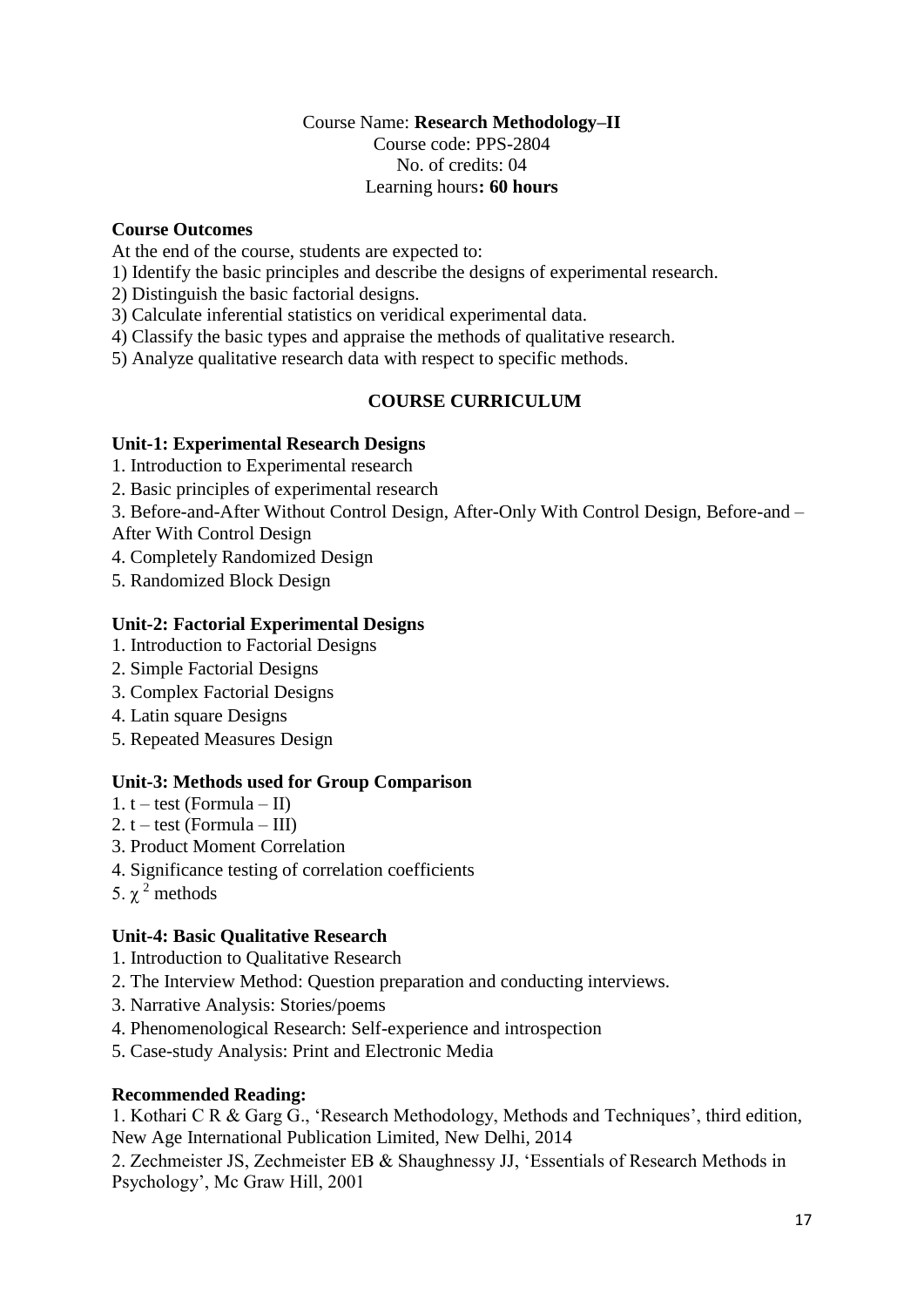# Course Name: **Psychological Testing–II (Practical)** Course code: PPS-2805L No. of credits: 04 Learning hours**: 60 hours**

# **Course Outcomes**

At the end of the course, students are expected to:

- 1) Illustrate the types and clarify the goals of psychometric testing based on the individual needs and complaints.
- 2) Criticize and indicate the reliability, validity and interpret norms of psychometric tests.
- 3) Conduct aptitude test and help the subject find suitable career.
- 4) Analyze the personality and present need/complaint of the client and suggest a treatment.
- 5) Integrate the case history of the subject and presenting complaints with the test results and interpretation.
- 6) Employ specific psychometric tests to conduct research projects.

# **COURSE CURRICULUM**

- 1. Intelligence Testing
- 2. Aptitude Testing
- 3. Projective Techniques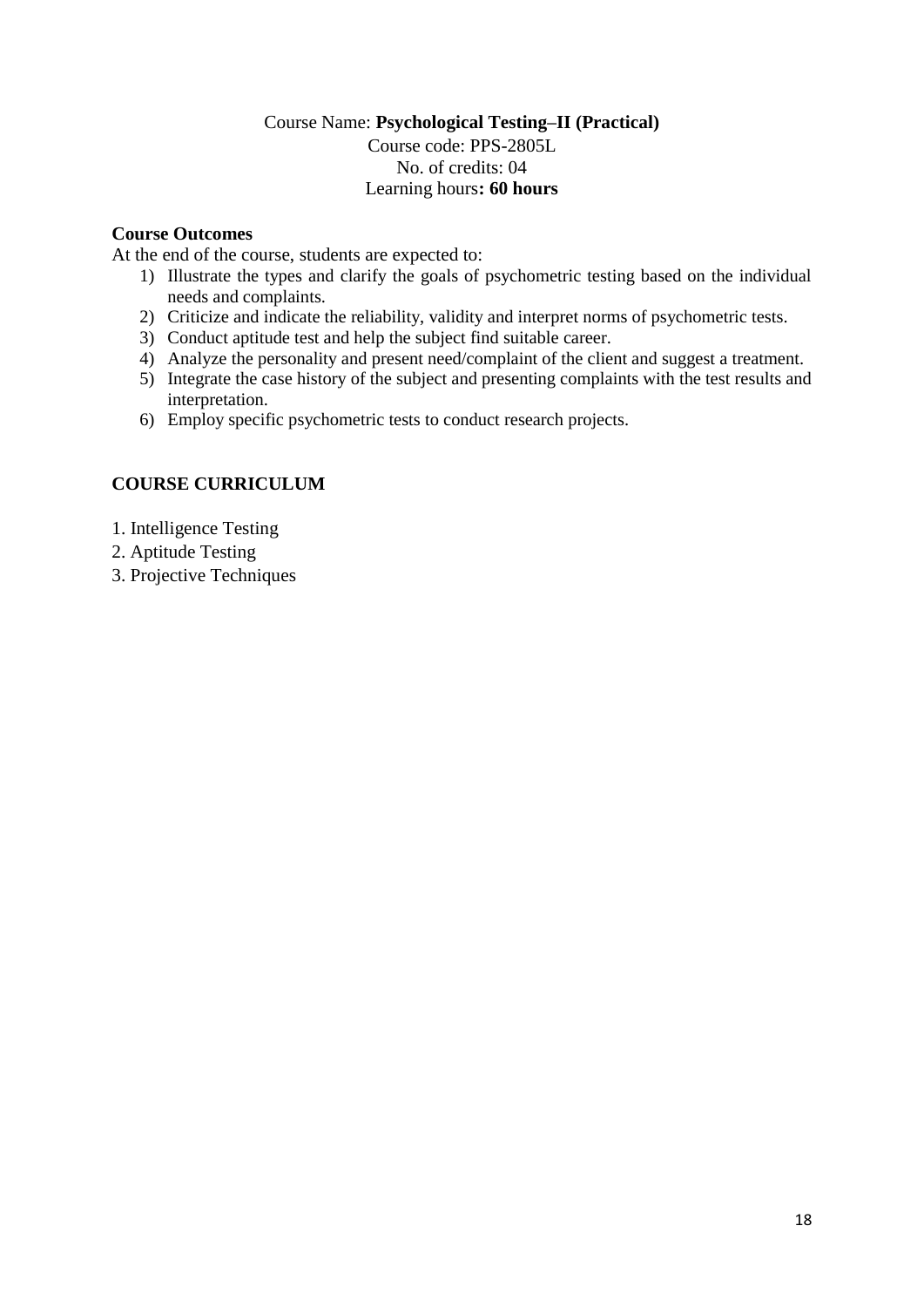# Course Name: **DSM-5 and ICD-10 (Part-II)** Course Code: PPS-2806 No. of Credits: 04 Learning Hours: **60 hours**

# **Course Outcomes**

At the end of the course, students are expected to:

1) Comprehend, distinguish and critically evaluate the nuances of the DSM and ICD diagnostic frameworks.

- 2) Apply the diagnostic criteria of said frameworks in case evaluation.
- 3) Evaluate the diagnostic as well as statistical aspects of symptomatology of various disorders.

4) Incorporate the role of comorbidities in the larger mental health evaluation of a subject.

5) Connect the etiology to the symptomatology of specific classes of psychiatric ailments.

# **COURSE CURRICULUM**

# **Unit-1: Personality Disorders**

- 1. Introduction
- 2. Characteristics and Etiology of Cluster-A Disorders
- 3. Characteristics and Etiology of Cluster-B Disorders
- 4. Characteristics and Etiology of Cluster-C Disorders
- 5. Characteristics and Etiology of Other Personality Disorders

### **Unit-2: Sexual Disorders**

- 1. Gender Identity Disorders
- 2. Paraphilias and Paraphillic Disorders
- 3. Sexual Dysfunctions Part One
- 4. Sexual Dysfunctions Part Two
- 5. Other Sexual Dysfunctions

# **Unit-3: ADHD and Mental Retardation**

- 1. ADHD
- 2. Types of Mental Retardation
- 3. Etiology of Mental Retardation
- 4. Common Psychiatric Emergencies: Part One (Stupor and Catatonic Syndrome)
- 5. Common Psychiatric Emergencies: Part Two (Violence and ICU Psychosis)

# **Unit-4: Substance Use and Medication induced Disorders**

- 1. Alcohol, Opioid, Cocaine Use Disorders
- 2. Amphetamine, LSD, Barbiturates Use Disorders
- 3. Inhalants or Volatile Solvents, Hallucinogens and Cannabis Use Disorders
- 4. Antipsychotics, Benzodiazepines Use Disorders
- 5. Serotonin Syndrome, Antidepressant Discontinuation Syndrome

# **Recommended Reading:**

- 1. Diagnostic and Statistical Manual of Mental Disorders, 5th edition (DSM-5). American Psychiatric Association.
- 2. International Classification of Diseases, 10th edition (ICD-10). World Health Organization.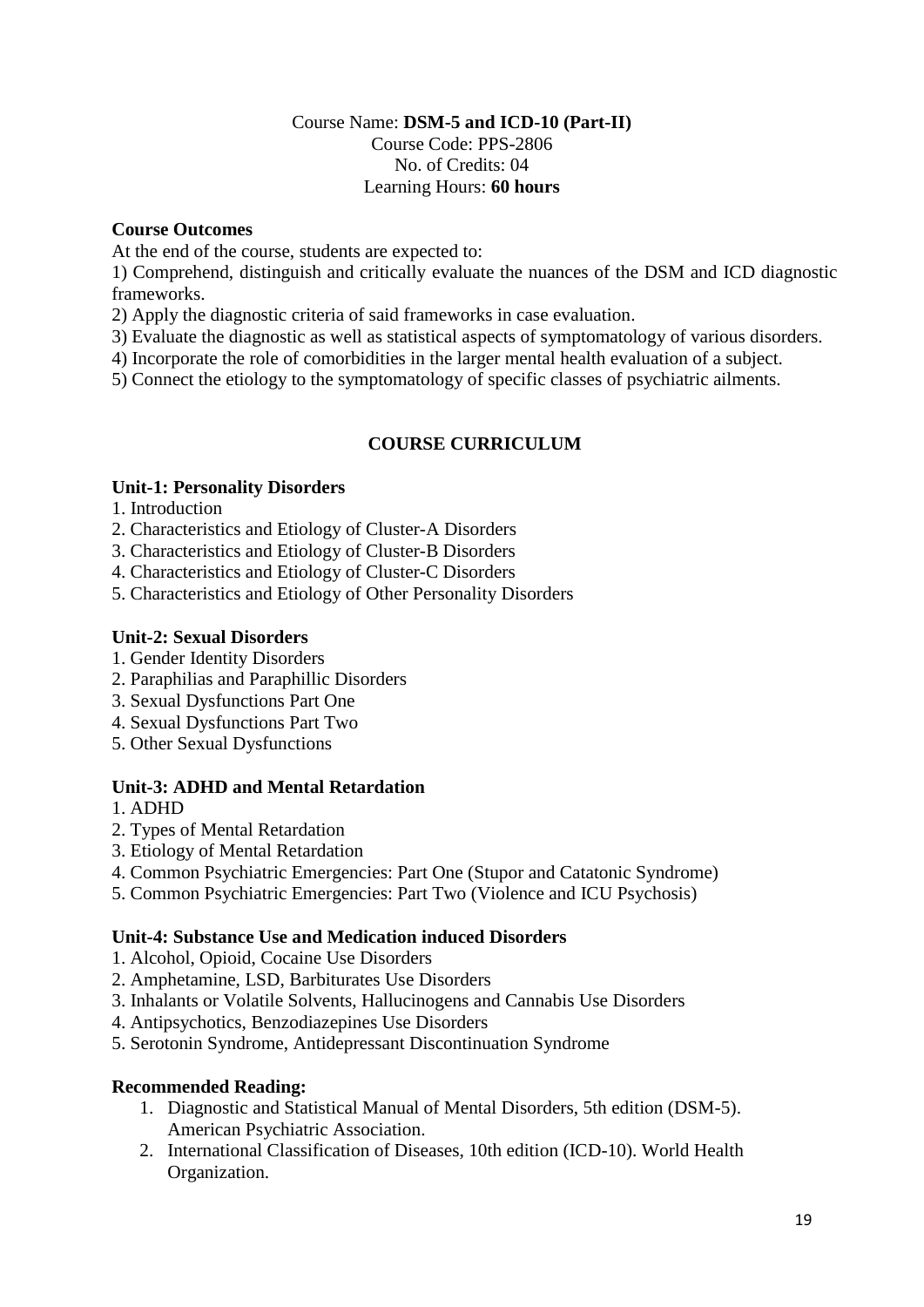# **SEMESTER-III**

# Course Name: **Health Psychology** Course code: PPS-3801 No. of credits: 04 Learning hours**: 60 hours**

### **Course Outcomes**

At the end of the course, students are expected to:

1) Summarize various approaches to Health Psychology.

2) Appraise the theories of Health Psychology.

3) Investigate different health behavaiours.

4) Interpret stress models.

5) Identify importance of social support in stress management.

### **COURSE CURRICULUM**

### **Unit- 1: An Introduction to Health Psychology**

1. Background to Health Psychology: the Biomedical Model, the Biopsychosocial model, the 20th Century: Psychosomatic Medicine; Behavioral Health; Behavioral Medicine; Health Psychology

2. What is Health Psychology? Aims/Scope of Health Psychology

3. What is the Future of Health Psychology? : The Clinical Health Psychologist, The Professional Health Psychologist

4. Four Approaches to Health Psychology: Clinical Health Approach, Public Health

Approach; Community Health Approach; Critical Health Psychology

5. Why is the field of Health Psychology Needed? Utility; Significance

### **Unit-2: Theories and Models to Study Health Psychology**

1. Introduction

- 2. Attribution Theory
- 3. Theory of Planned Behaviour
- 4. The Health Action Process Approach

5. Cognition Models: The Health Belief Model (H.B.M); The Protection Motivation Theory (P.M.T)

# **Unit-3: Specific Health Behaviors**

- 1. The Role of Exercise
- 2. Accident Prevention
- 3. Developing a Healthy Diet
- 4. Weight Control and Obesity
- 5. Venues for Health Habit Modification

#### **Unit-4**: **Stress**

- 1. Introduction and Definitions: What is Stress?
- 2. Development of Stress Models: A role for Psychological Factors In stress
- 3. Stress as Psycho-physiological changes
- 4. Does Stress Cause Illness
- 5. Social Support in Stress Management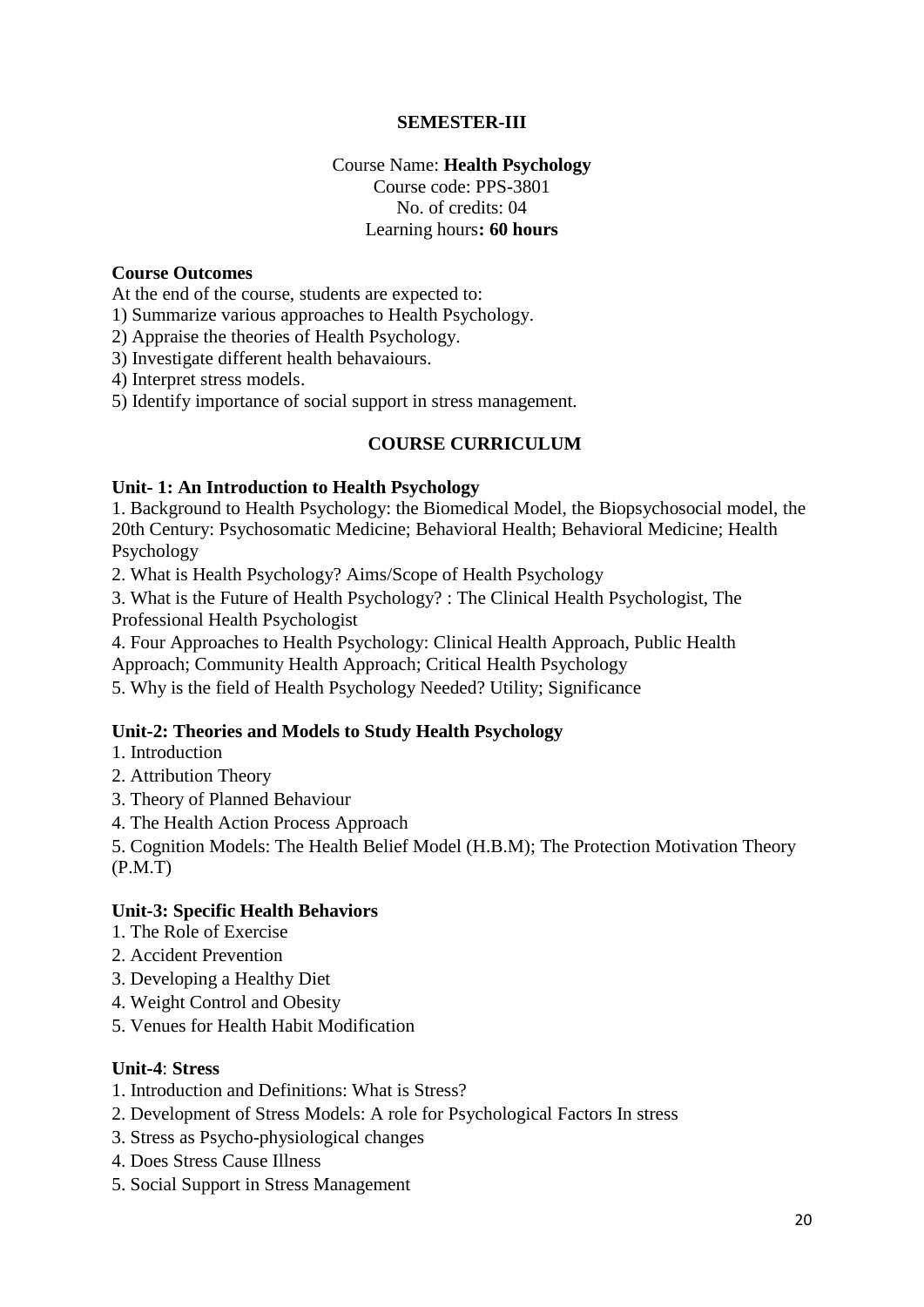### **Recommended Reading:**

1. Ogden J, 'Health Psychology: A Text Book', 2nd edition, Open University Press, Philadelphia, 2003

2. Marks D F, Murray M & others, 'Health Psychology: Theory, Research & Practice', 2nd Edition, SAGA Publication India Pvt. Ltd., 2008

3. Tailor S E, 'Health Psychology', 7th Edition, McGraw Hill Education (India) Private Limited, New Delhi, 2012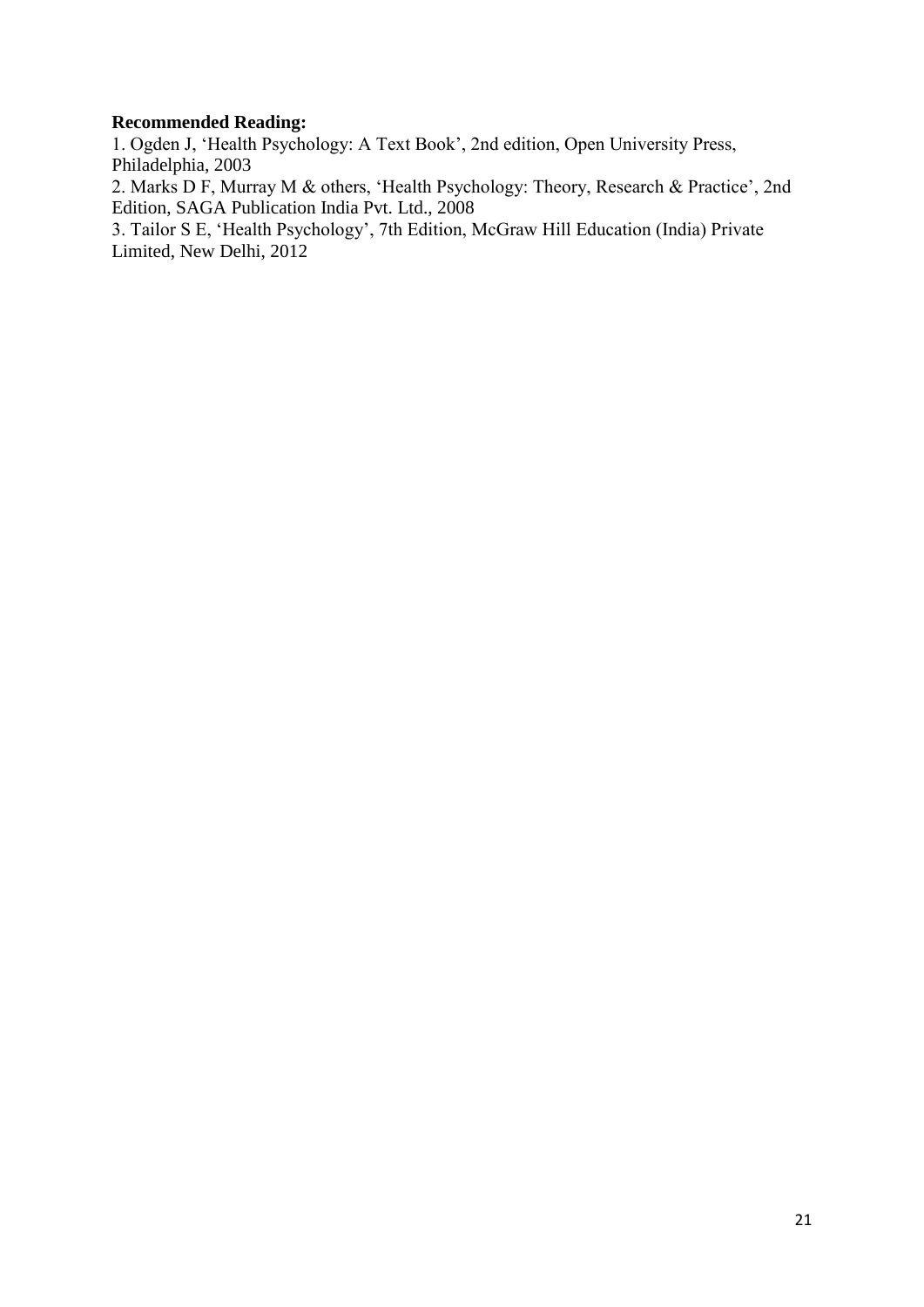# Course Name: **Psychology of Well-being** Course code: PPS-3802 No. of credits: 04 Learning hours**: 60 hours**

# **Course Outcomes**

At the end of the course, students are expected to:

- 1) State and interpret various components of health and well-being.
- 2) Describe and appreciate various techniques of stress management.
- 3) Evaluate different types of psychological intervention.
- 4) Summarize the components of subjective well-being.
- 5) Appraise of the Indian concepts of mental health.

# **COURSE CURRICULUM**

### **Unit-1: Approaches to Health and Wellbeing**

1. What do you mean by Health? : Aspects of Health; Components of Mental Health

2. What do you mean by Wellbeing?

3. Facets of Wellbeing: Emotional wellbeing; Psychological wellbeing; Social wellbeing; Spiritual wellbeing; Health and wellbeing

4. Indian Concept of Mental Health: Mental Health and Related Concepts; Factors Affecting Mental Health;

5. Principles of Healthy Mental Life

# **Unit-2: Gender and Subjective Wellbeing**

- 1. What is Subjective Wellbeing (SWB)?
- 2. Components of SWB: Affect Balance; Life Satisfaction; Measuring SWB
- 3. Theories of Subjective Wellbeing (SWB): Top-Down Perspective; Bottom-up Perspective
- 4. Personality and Genetics
- 5. Positive Psychology in Stress Management and Wellbeing: The Goal; Background

# **Unit-3: Stress Management and Wellbeing**

- 1. What is Stress Management? : A Historical Foundation
- 2. Models: Transactional Model; Health Realization/Innate Health Model
- 3. Techniques to Cope with Life Stresses: Autogenic Training; Social Activity/Interpersonal

Relationship; Flourishing, Budding, Blooming, Blossoming relationships

4. Cognitive Therapies: Rational Emotive Behaviour Therapy (REBT); Cognitive Behavioral Therapy (CBT)

5. Conflict Resolution

# **Unit-4: Prevention**

1. Background

2. Summarizing Theory on Coping with extreme stress: Process Characteristics, Intrusion and denial, the search for meaning, Disorders in coping with extreme stress, Multiple determination

3. Psychological Intervention: Stimulating A Healthy Process of Coping: Practical Help and Information, Support, Reality Testing, Confrontation, Several contacts over a longer period;

- 4. Early Recognition of Disorders: Group v/s Individual Assistance
- 5. Other Models of Intervention.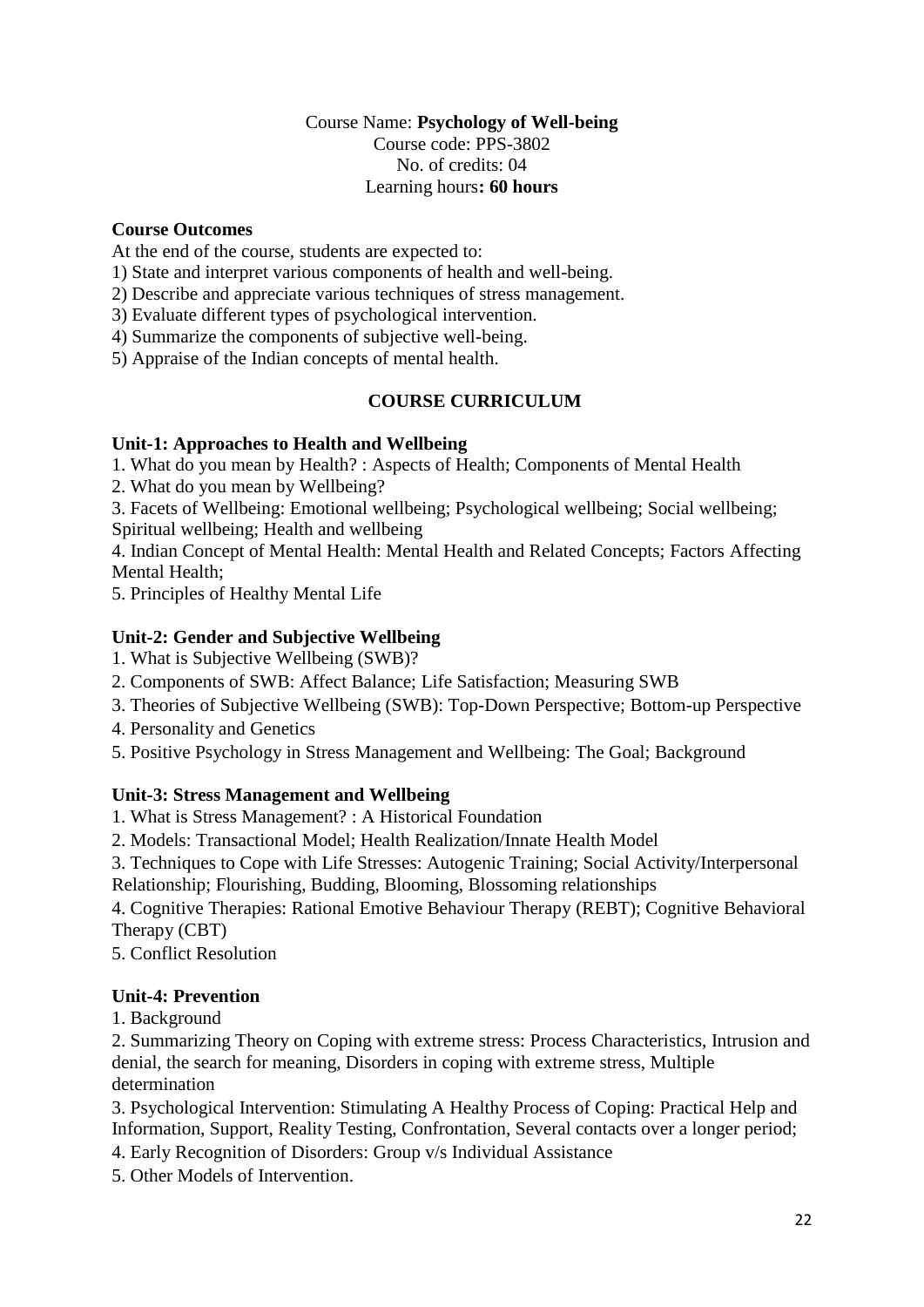# **Recommended Reading:**

1. Dr. Sandhya Ojha, Dr. Urmila Shrivastav, Dr. Shobhana Joshi. Globall, 'Health & Wellbeing- Emerging Trends', 1st Edition,Vision Publishing house, New Delhi, 2010 2. Dr. Lakshameshwar Thakur, 'Stress Psychology', Thomas Press Ltd. New Delhi, 2017 3. Rolf, J. Kleber and Danny Brom, 'Coping with Trauma-Theory, Prevention and Treatment' Swets and Zaitlinger, Netherlands, 2003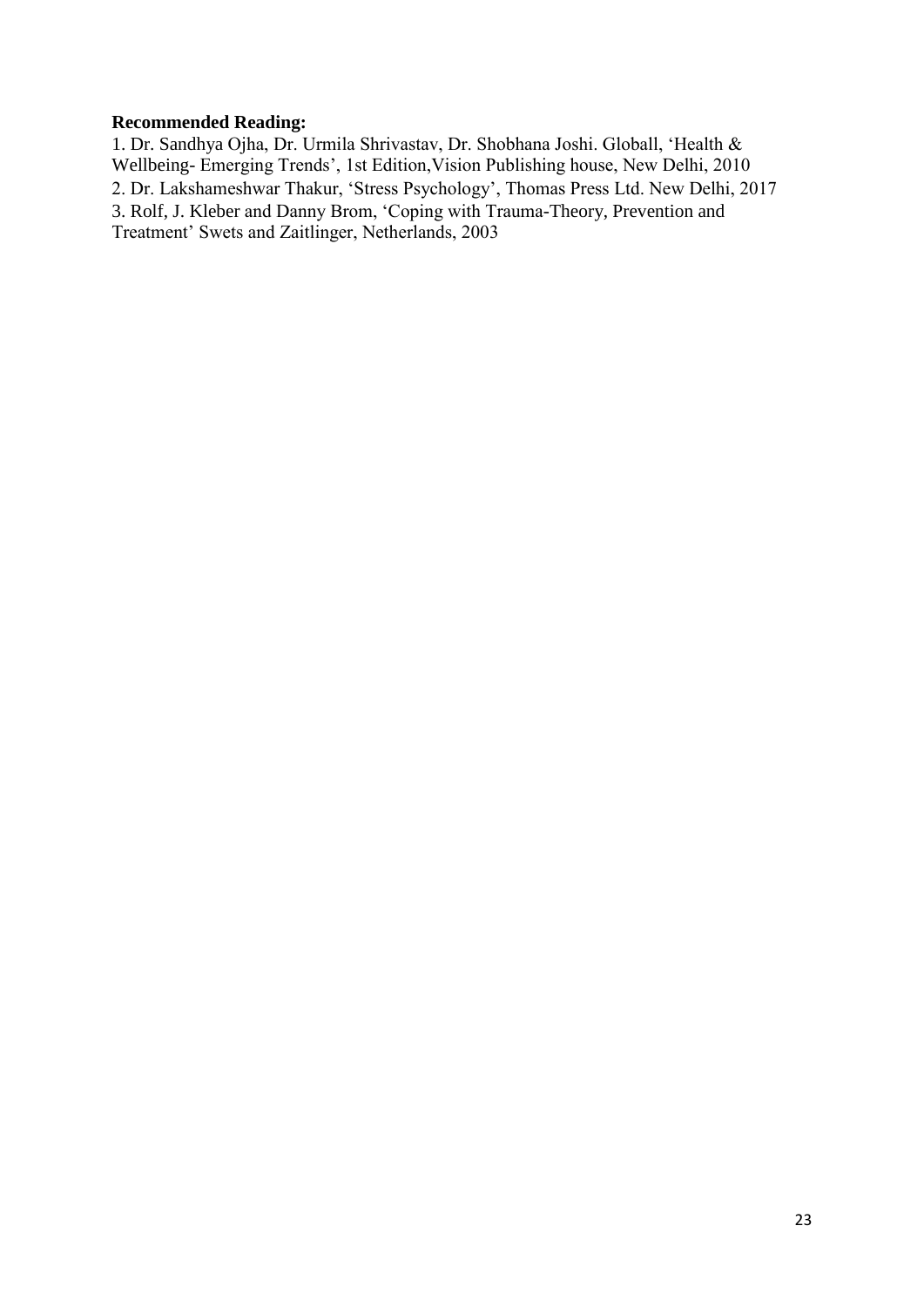# Course Name: **Clinical Neuropsychology** Course Code: PPS-3803 No. of Credits: 04 Learning Hours: **60 hours**

# **Course Outcomes**

At the end of the course, students are expected to:

1) Be familiar with the various neuroimaging and electrophysiological recording techniques, both classical as well as contemporary.

2) Critically evaluate the biological causal factors of various psychiatric disorders.

3) Critically evaluate the biological treatments of various psychiatric disorders, both ancient as well as modern.

4) Analyze the nuances of the diagnostics, symptomatology, etiologies and treatments/management of major neurodegenerative disorders.

5) Evaluate the mysteries of the brain-mind-cognition-behaviour quadrilateral in a mental health framework.

# **COURSE CURRICULUM**

# **Unit-1: Introduction to & Methods of Studying Neuropsychology**

1. Introduction and Definitions: Neuropsychology, Biopsychology, Cognitive Neuroscience, Psychobiology and Physiological Psychology

2. Physiological Recording Techniques: Cerebral Angiography, Contrast X-rays, CT-scans, MRI & fMRI, PET-scans, Scalp EEG & ERPs, EMG, EOG, ECG/EKG, GSR,

Sphygmomanometer, Plethysmography, fNIRS, TMS & MEG.

3. Advanced Lesion Methods: Aspiration, Radio-frequency, Knife-cuts and cryogenic blockades.

4. Invasive Electrophysiological Recording: Extracellular, Intracellular, Multiple-Unit & Invasive EEG

5. The Modern Approach to Neuropsychological Testing/Assessment: Single-test Approach, Standardised-Test-Battery Approach, Customized-Test-Battery Approach, Tests of Intelligence, Memory, Language Lateralization and Frontal Lobe Functions

# **Unit-2: Biological Etiologies**

1. Biological Causal Factors of Panic Disorder, Generalized Anxiety Disorder (GAD) and Obsessive Compulsive Disorder (OCD)

2. Biological Causal Factors of Mood Disorders: Unipolar and Bipolar

3. Biological Causal Factors of Personality Disorders

4. Biological Causal Factors of Substance-abuse Disorders: Opiates, Alcohol, Stimulants, Sedatives, Hallucinogens & Marijuana

5. Biological Causal Factors of Schizophrenia and psychotic disorders

# **Unit-3: Neuropsychological Treatments/Interventions**

1. Neuropsychological Examination

2. Early Attempts at Biological Interventions: Coma, Convulsive Therapy

3. Neurosurgery/Psychosurgery, Lobotomies and Lobectomies

4. Psychopharmacological Treatments: Anti-psychotics, Anti-Depressants, Anti-anxiety drugs, Mood-stabilizers and Juvenile Drug Interventions

5. Brain Damage Recovery through Neuroplasticity: Rehabilitative Training, Genetic Engineering & Neurotransplantation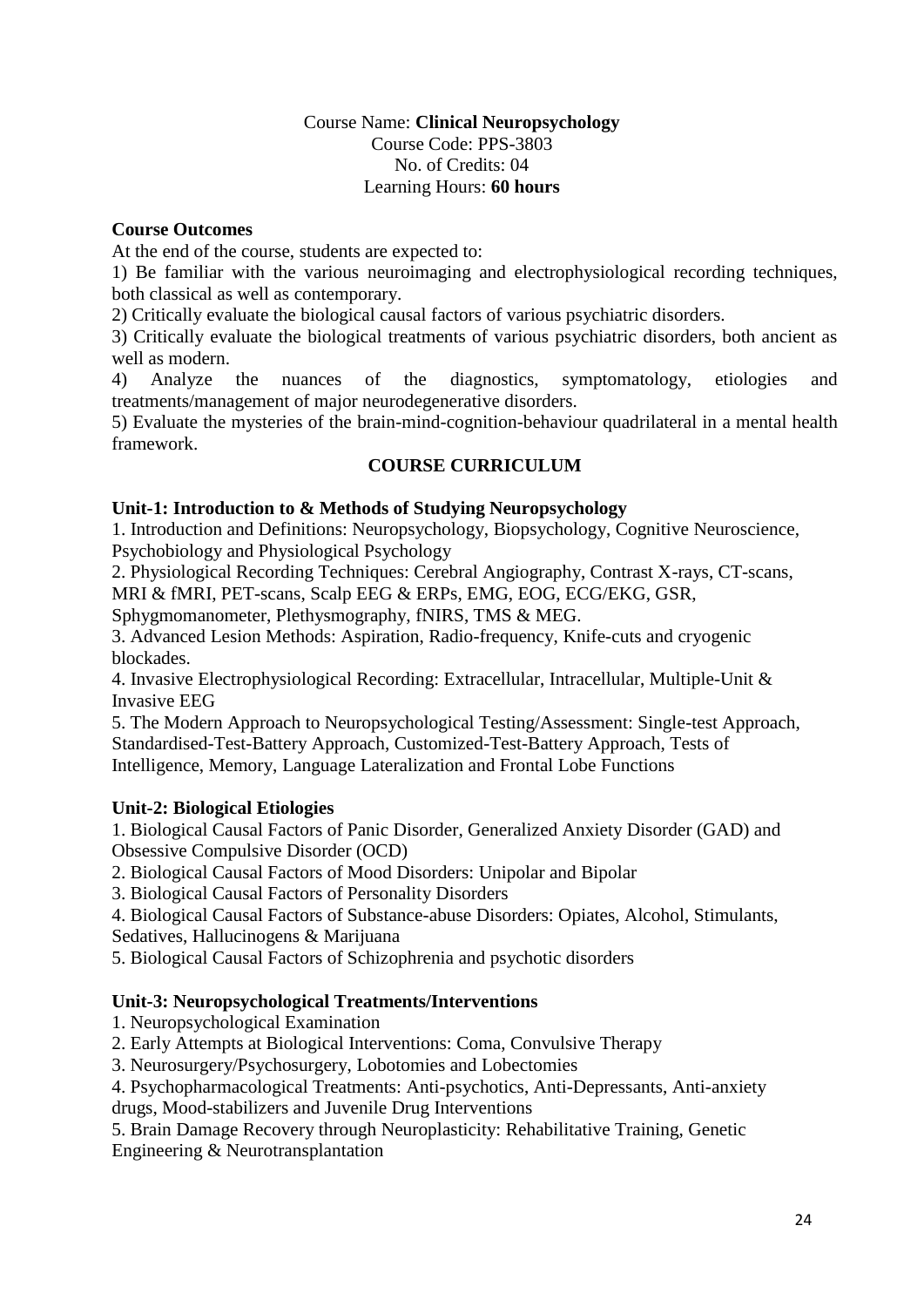### **Unit-4: Neurodegenerative Disorders**

- 1. Alzheimer's Disease
- 2. Parkinson's Disease

3. Dementia: Dementia of Alzheimer's type, Vascular dementia, substance-induced dementia, Other medical conditions causing dementia

- 4. Traumatic Brain Injury
- 5. Amyotrophic Lateral Sclerosis (ALS)

### **Recommended Reading**

(1) Pinel, J. (2000). Biopsychology, 4th Edition, Allyn & Bacon Publications, 2000.

(2) Carson, Butcher & Mineka (2000). Abnormal Psychology and Modern Life, 11th Edition, Allyn & Bacon Publications, 2000.

(3) Ward, J. The Student's Guide to Cognitive Neuroscience 2nd Edition.

(4) Gazzaniga & Sperry. Introduction to Cognitive Neuroscience.

(5) Saundra K Ciccarelli, J. Noland White, Psychology, 5th edition, Pearson Global Edition, Pearson Education Limited 2018.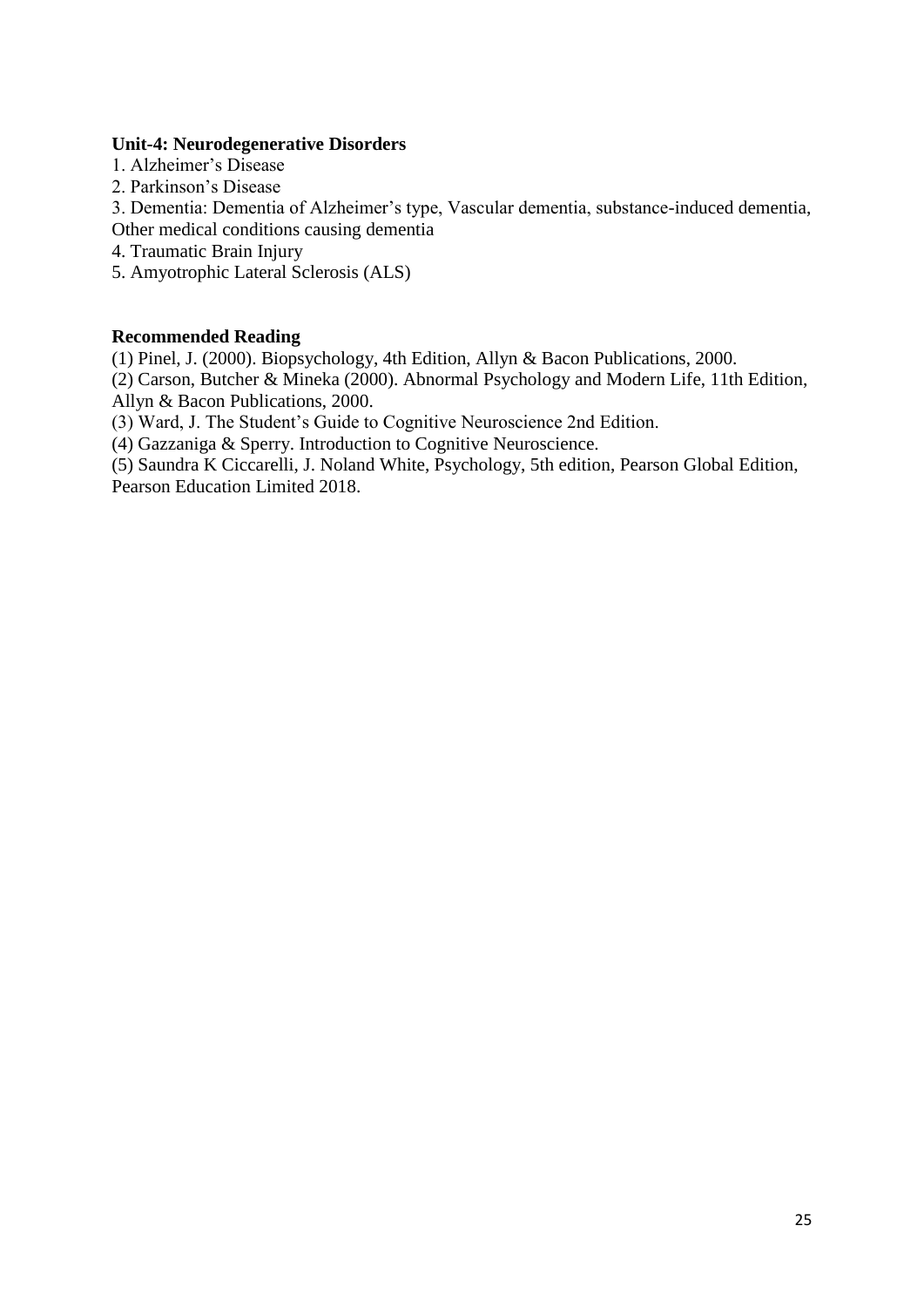# Course Name: **Research Methodology–III** Course Code: PPS-3804 No. of Credits: 04 Learning Hours**: 60 hours**

### **Course Outcomes**

At the end of the course, students are expected to:

1) Successfully conduct quantitative parametric analyses on most types of factorial experimental designs.

2) Successfully conduct quantitative non-parametric analyses on basic group comparisons.

3) Skillfully predict behaviour through regression models.

4) Conduct non-parametric correlations on a variety of categorical data.

5) Conduct in computerized statistical packages, all the descriptive and inferential statistical tools learnt throughout the post-graduate programme.

# **COURSE CURRICULUM**

### **Unit-1: Analysis of Variance (ANOVA)**

1. One-way between-subjects ANOVA

- 2. One-way within-subjects ANOVA
- 3. Two-way between-subjects ANOVA
- 4. Two-way within-subjects ANOVA

5. Two-way mixed model ANOVA

### **Unit-2: Special Correlation Methods**

1. Biserial correlation: Biserial –r: Calculation, Standard Error; Alternative Formula

2. Point Biserial –r: Significance of Point Biserial r, Comparison of Biserial r and Point Biserial r

3. Correlation from fourfold tables: Tetrachoric r: Calculation of Tetrachoric r,

4. Restrictions on the use of the formula, Standard error of Tetrachoric r; Phi Coefficient

5. The Contingency Coefficient C

# **Unit-3: Regression and Wilcoxon**

- 1. Introduction to Regression Analysis
- 2. Simple Linear Regression
- 3. Multiple Linear Regression
- 4. Wilcoxon Rank Sum Test (Mann-Whitney U-test)
- 5. Wilcoxon Signed Rank Test (W-test)

### **Unit-4: Introduction to SPSS**

- 1. Conducting Data Entry and Descriptive Statistics in SPSS
- 2. Conducting Student's t-test in SPSS
- 3. Conducting ANOVA in SPSS with post-hoc analyses
- 4. Conducting Regression Analysis in SPSS
- 5. Conducting Chi Square and Wilcoxon Tests in SPSS

# **Recommended Reading:**

1. Kothari C R & Garg G., 'Research Methodology, Methods and Techniques', third edition, New Age International Publication Limited, New Delhi, 2014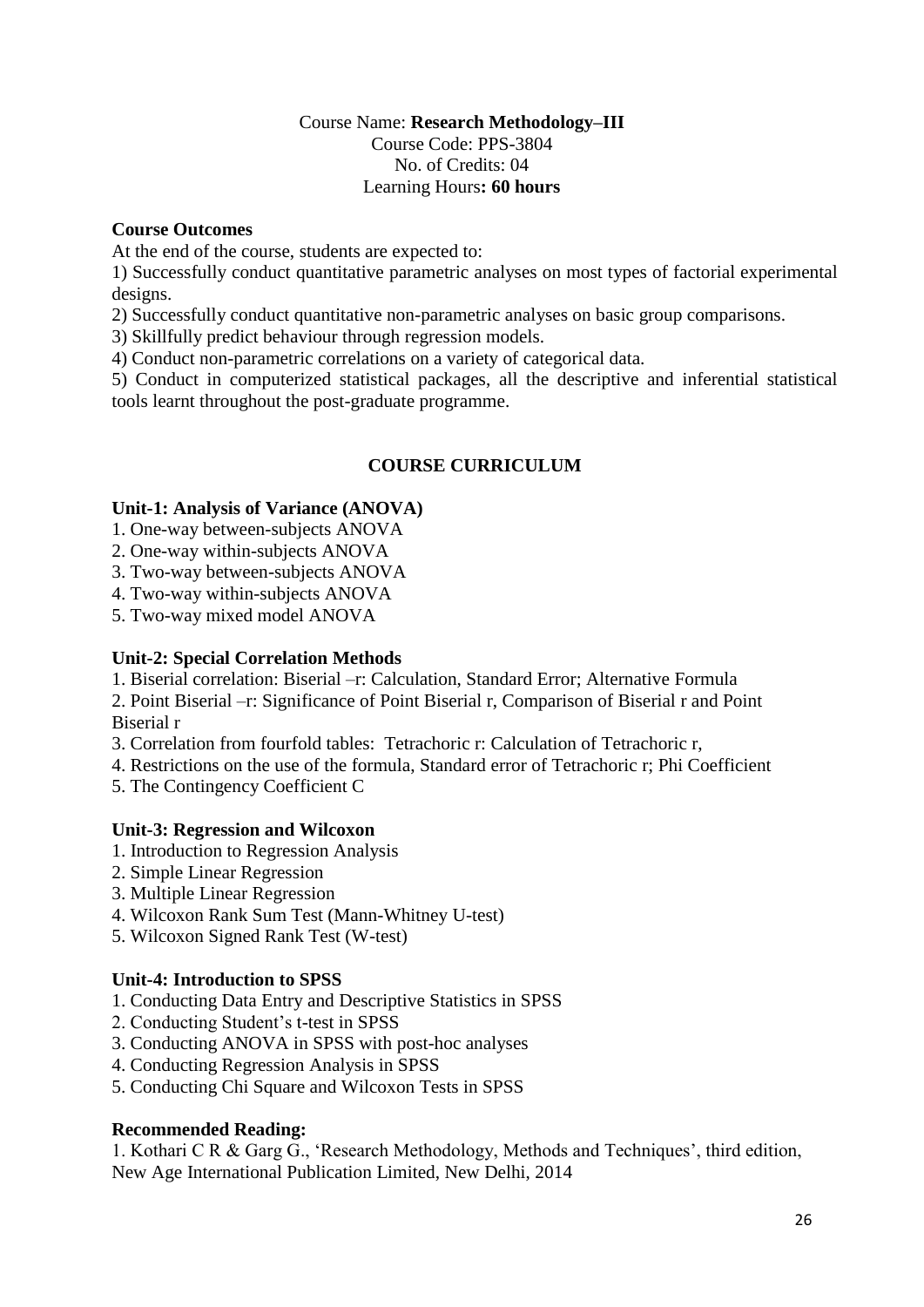2. Zechmeister JS, Zechmeister EB & Shaughnessy JJ, 'Essentials of Research Methods in Psychology', McGraw Hill, 2001

3. Sinha BL, 'Statistics in Psychology and Education', Anmol Publications Pvt., New Delhi, 2002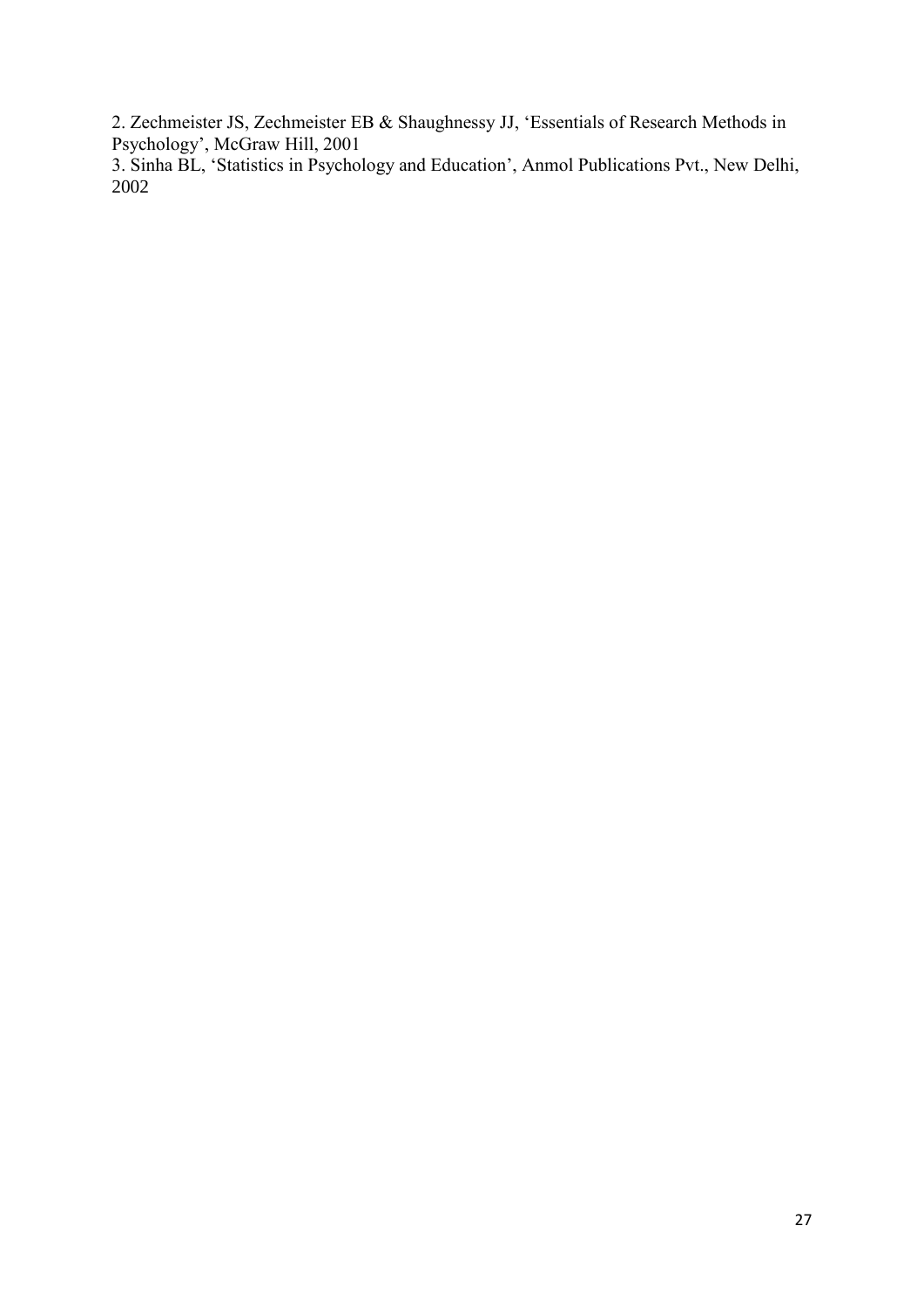# Course Name: **Counselling** Course Code: PPS-3805 No. of Credits: 04 Learning Hours**: 60 hours**

# **Course Outcomes**

At the end of the course, students are expected to:

1) Differentially apply professional personas in a variety of professional and/or organizational settings in the field of mental health.

2) Successfully manage the counseling/therapeutic relationship.

3) Creatively manage the hackneyed as well as the unexpected challenges of a counseling/therapeutic relationship.

4) Learn to truly put aside their biases and prejudices in their client-counselor relationships and not merely deploy Freudian defense mechanisms to mask the same.

# **COURSE CURRICULUM**

# **Unit-1: Professional Settings and Organizations in the field of Mental Health**

1. Introduction

- 2. Working Contexts: Types and Significance
- 3. Procedures, Policies and Guidance
- 4. Managing Organizational Expectations
- 5. The Independent Practitioner

### **Unit-2: Managing Aspects of the Counseling/Therapeutic Relationship**

- 1. Before the First Session
- 2. Using Questions to Make Assessments
- 3. Contracts an Fees; Early Stages of the Relationship
- 4. Goal-Setting and Reviewing; Working Long-term versus Briefly
- 5. Managing Endings; After the Client has left

# **Unit-3: Challenges in the Counseling/Therapeutic Relationship**

- 1. Transference and Counter-transference
- 2. Dependency
- 3. Missed Appointments and Cancellations
- 4. The Resistant Client
- 5. Self-Disclosure

# **Unit-4: Working with Diversity and Differences**

- 1. Power and Powerlessness
- 2. Gender and Sexual Orientation
- 3. Faith and Spirituality
- 4. Culture
- 5. Disability

# **Recommended Reading:**

1. Reeves A. (2013). An Introduction to Counselling and Psychotherapy: From Theory to Practice. Sage Texts.

2. Seligman L. & Reichenberg L. (2014). Theories of Counseling and Psychotherapy: Systems, Strategies and Skills. Pearson Education Inc.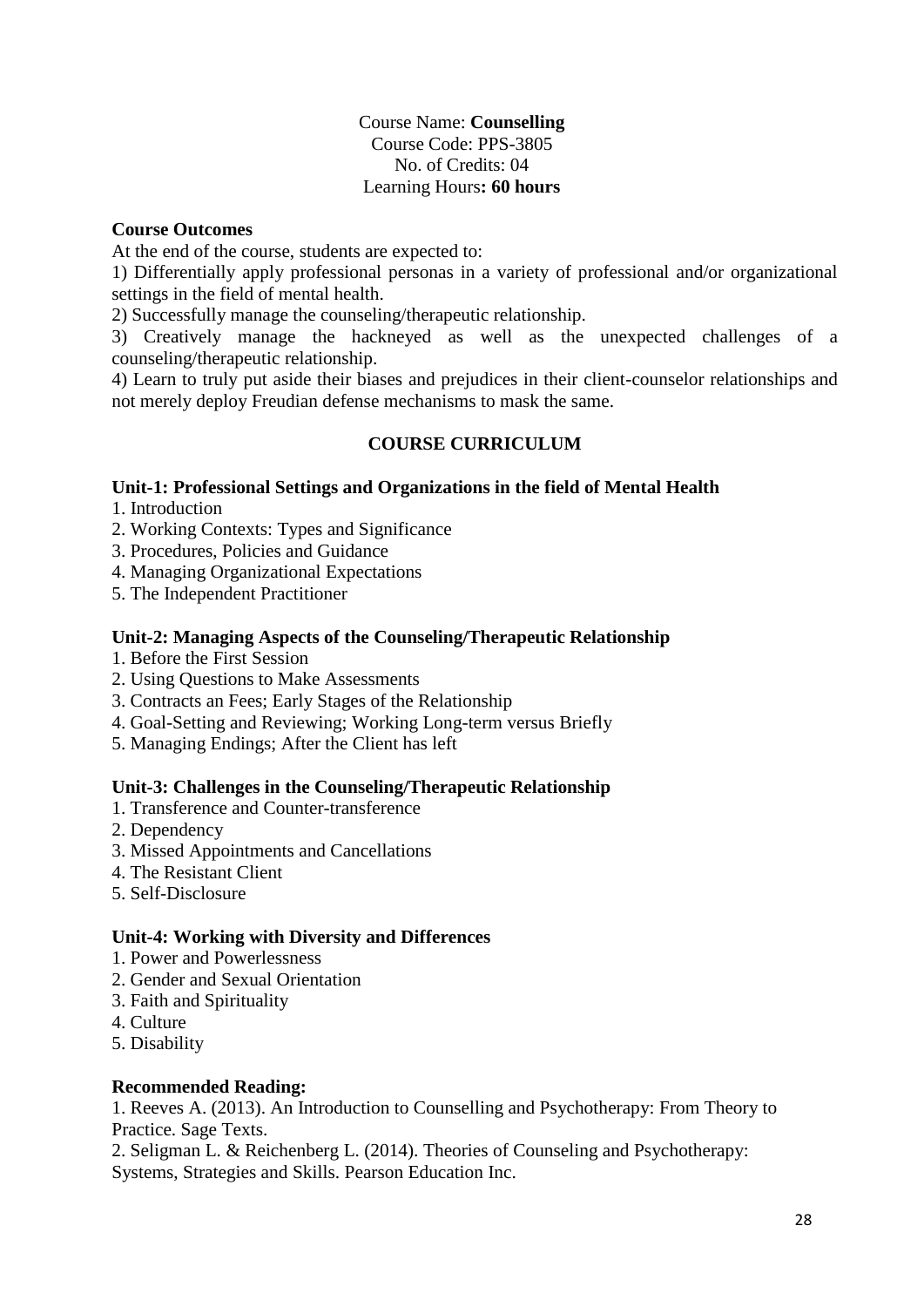# Course Name: **Psychotherapy** Course Code: PPS-3806 No. of Credits: 04 Learning Hours**: 60 hours**

### **Course Outcomes**

At the end of the course, students are expected to:

1) Connect the philosophical frameworks learnt in PPS-3802 to the therapeutic treatments of various psychological disorders.

2) Apply and evaluate the varied approaches to psychotherapy.

3) Develop a long-lasting skill-set through said application.

4) Improve their own mental wellbeing and quality of life by through self-application the skills developed through these techniques of psychotherapy.

5) Develop their own eclectic mix of therapeutic techniques based on their own critical analyses of the same.

# **COURSE CURRICULUM**

# **Unit-1: Thought- & Action-focused Psychotherapies**

1. REBT: Treatment, Applications, Evaluation & Skill Development

2. Cognitive Therapy: Treatment, Applications, Evaluation & Skill Development

3. Behaviour Therapy: Treatment, Goal-Setting, Planning & Implementation

4. CBT: Treatment, Applications, Current Use Evaluation & Skill Development

5. Reality Therapy: Treatment, Applications, Current Use, Evaluation & Skill Development

# **Unit-2: Emotion-focused Psychotherapies**

1. Person-Centered Therapy: Treatment, Applications, Current Use, Evaluation & Skill Development

2. Existential Therapy: Treatment, Applications, Current Use, Evaluation & Skill Development

3. Gestalt Therapy: Treatment, Applications, Current Use, Evaluation & Skill Development

4. Narrative & Feminist Therapies: Development, Therapeutic Alliance, Strategies & Current **Status** 

5. Solution-focused Brief Therapy: Development, Treatment, Applications, Current Use & Evaluation

# **Unit-3: Background-focused Psychotherapies**

1. Classical Psychoanalysis: Treatment, Applications, Current Use, Evaluation & Skill Development

2. Analytical Psychology: Treatment, Applications, Current Use & Evaluation

3. Brief Psychodynamic Therapy: Treatment, Models, Applications, Current Use, Evaluation

- & Skill Development
- 4. Self-Psychology: Theories, Strategies & Current Status
- 5. Object-Relations Psychology: Overview, Theories & Current Status

# **Unit-4: Family Therapy and Integrative Therapy**

- 1. The Family Systems Approach: Overview, Development, History
- 2. Family Therapy: Thought- & Action-focused, Emotion-focused and Background-focused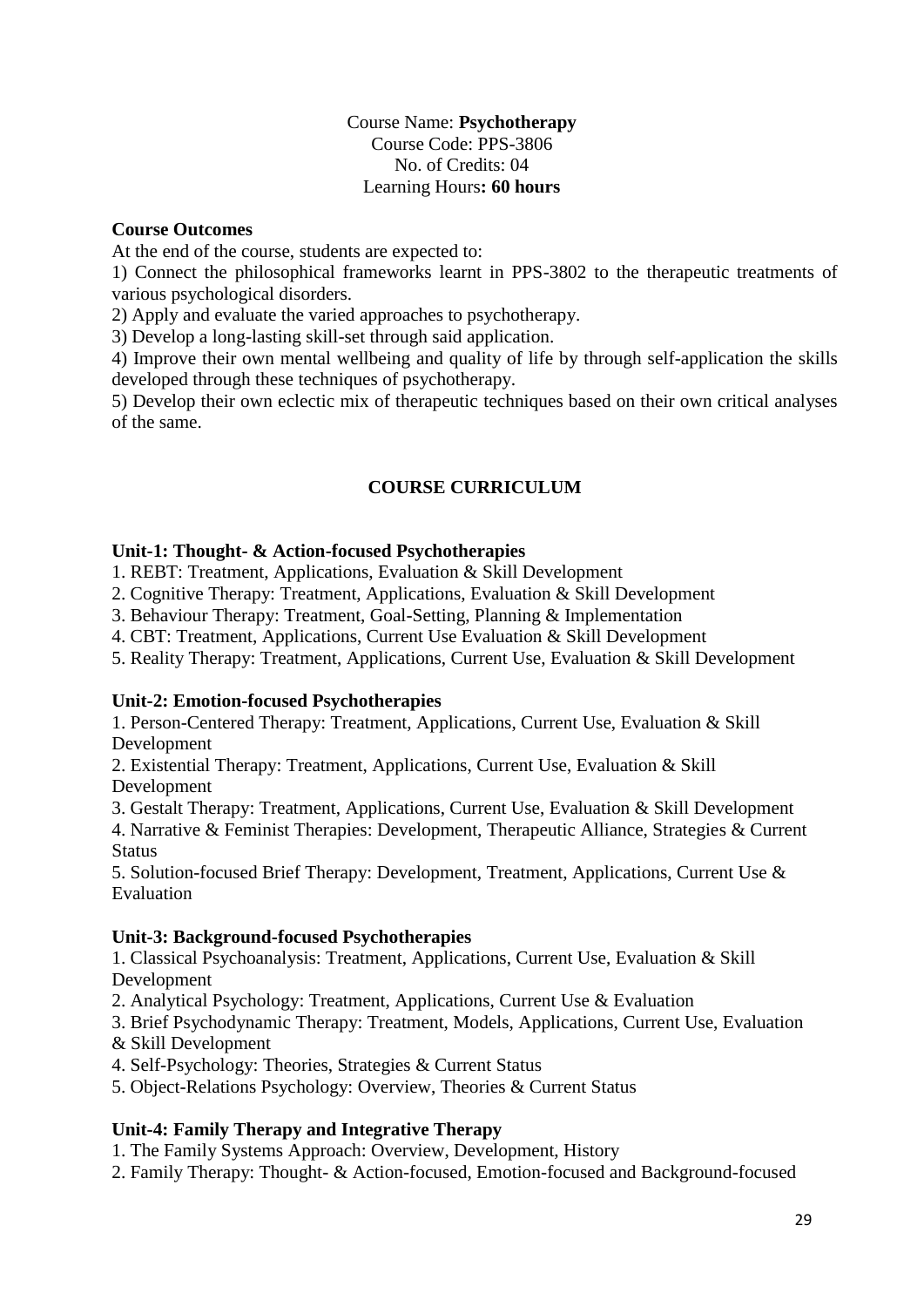3. Family Therapy: Applications, Evaluation and Skill Development

4. Integrative and Eclectic Therapies: Reasons, Challenges, Benefits, Nature, Characteristics & Types

5. Multimodal Therapy: Theory, Practice, Therapeutic Alliance, Application & Current Status

### **Recommended Reading:**

1. Seligman L. & Reichenberg L. (2014). Theories of Counseling and Psychotherapy: Systems, Strategies and Skills. Pearson Education Inc.

2. Reeves A. (2013). An Introduction to Counselling and Psychotherapy: From Theory to Practice. Sage Texts.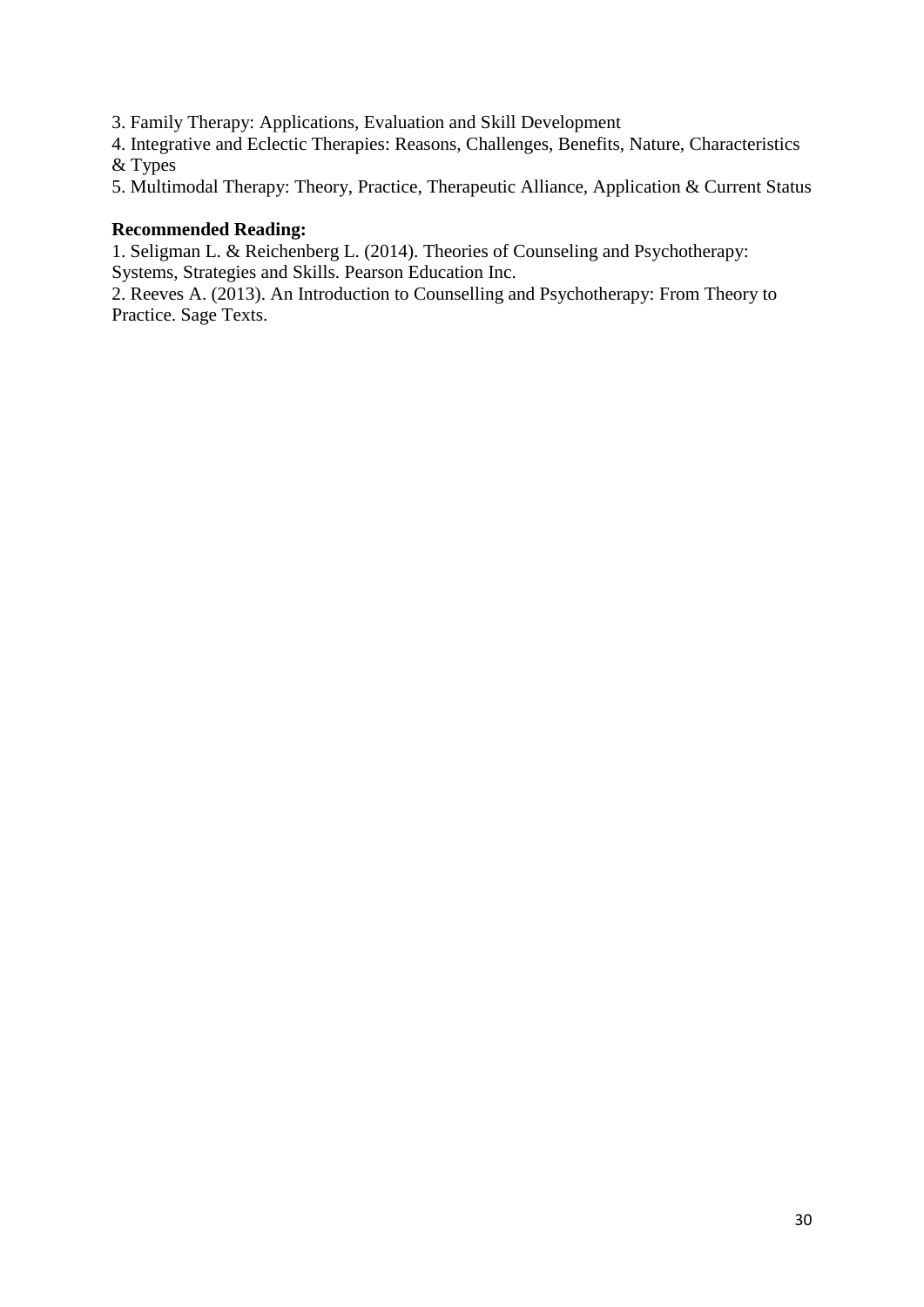### **SEMESTER-IV**

# Course Name: **Internship** Course Code: PPS-4801 No. of Credits: 04 Learning Hours: **60 hours**

### **Course Outcomes**

At the end of the course, students are expected to:

1) Get a first-hand experience of what it is like to work side-by-side with mental health professionals at the grassroots level.

2) Evaluate the gap between theory and practice (like in every branch of applied science) in the existing reality of the mental health scenario in India.

3) Be familiar with the rigorous documentation and paper-work involved in this field.

4) Inculcate within themselves a certain code of professional ethics pertaining to the clientpractitioner relationship.

5) Effectively communicate about and evaluate the entire internship process through the prism of scientific temper.

# **COURSE CURRICULUM**

### **1) Introduction to and the Need for an Internship**

#### **2) In-house Processes:**

- $\triangleright$  Ethics
- $\triangleright$  Sensitivity Training
- Body Language and Dressing Sense

#### **3) Areas of Internship:**

- $\triangleright$  Crisis Intervention
- $\triangleright$  Clinical Settings
- $\triangleright$  Counselling Settings

### **4) Report Writing:**

- $\triangleright$  Daily
- $\triangleright$  Weekly
- $\triangleright$  Final
- **5) Presentation**